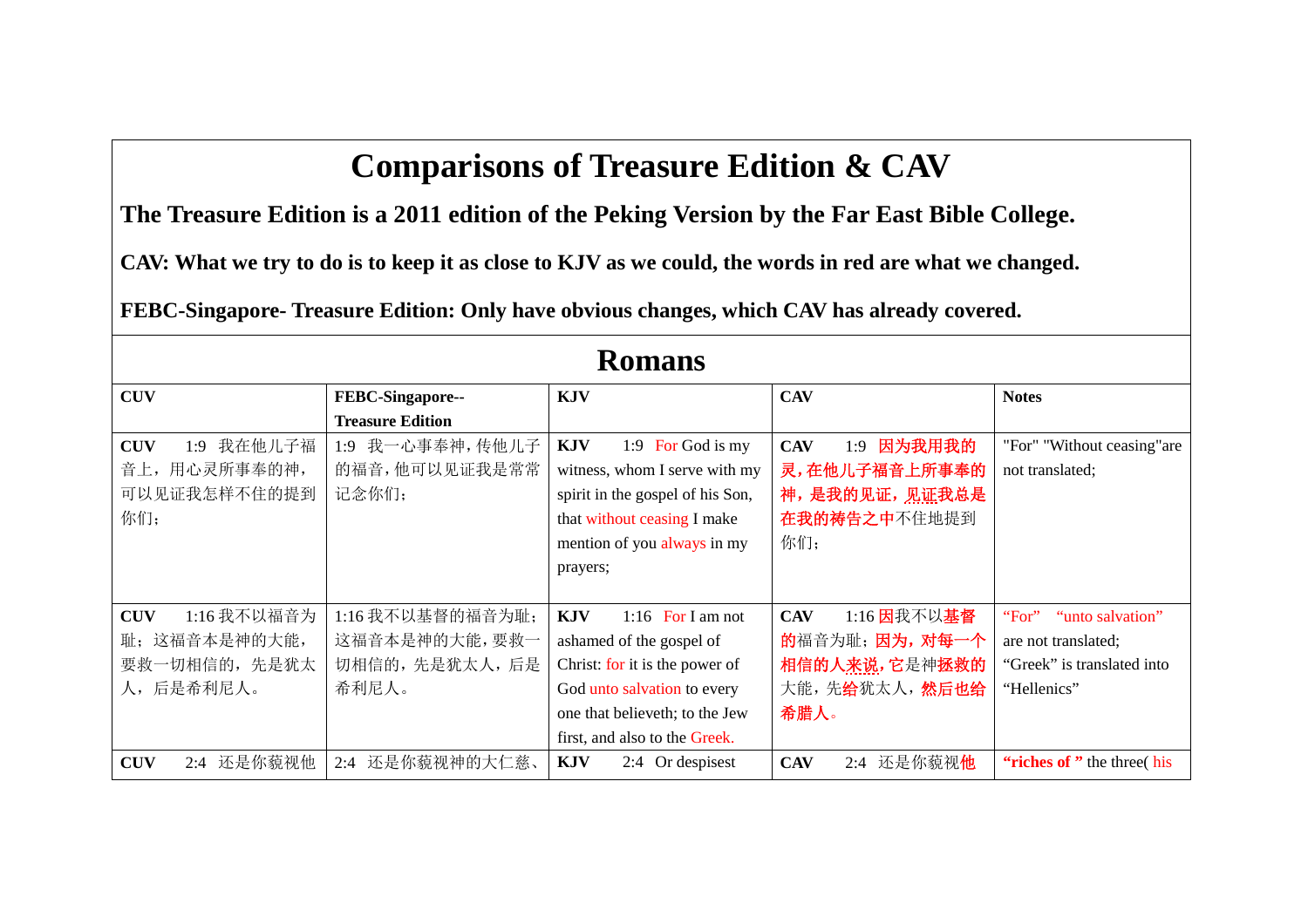| 丰富的恩慈、宽容、忍耐,<br>不晓得他的恩慈是领你悔改<br>呢?<br>2:15 这是显出律法<br><b>CUV</b><br>的功用刻在他们心里,他们<br>是非之心同作见证,并且他<br>们的思念互相较量, 或以为<br>或以为非。)<br>是, | 宽容、忍耐,不晓得他的仁慈<br>是领你悔改呢?<br>2:15 他们行事, 显出律法铭刻<br>在心,他们是非之心,也同作<br>见证,且思念之间,或以为是,<br>或以为非。       | thou the riches of his goodness<br>and forbearance and<br>longsuffering; not knowing<br>that the goodness of God<br>leadeth thee to repentance?<br><b>KJV</b><br>2:15 Which shew the<br>work of the law written in their<br>hearts, their conscience also<br>bearing witness, and their<br>thoughts the mean while | 的良善、宽容和恒忍之丰盛,<br>不晓得神的良善是领你悔改<br>吗?<br><b>CAV</b><br>2:15 这表明律法的<br>功用写在他们的心里,他们的<br>良心也做证,同时他们的心念<br>或控诉彼此,或为彼此开脱;)                   | goodness and forbearance<br>and longsuffering) not<br>translated;<br>"goodness" translted into<br>"benevolent ; merciful<br>"(注:丰盛指的是,良善<br>之丰盛, 宽容之丰盛和恒<br>忍之丰盛)<br>Stay with CUV, not<br>translated |
|----------------------------------------------------------------------------------------------------------------------------------|-------------------------------------------------------------------------------------------------|--------------------------------------------------------------------------------------------------------------------------------------------------------------------------------------------------------------------------------------------------------------------------------------------------------------------|----------------------------------------------------------------------------------------------------------------------------------------|-------------------------------------------------------------------------------------------------------------------------------------------------------------------------------------------------------|
| 3:4 断乎不能! 不<br><b>CUV</b><br>如说, 神是真实的, 人都是<br>虚谎的。如经上所记: 你责<br>备人的时候, 显为公义; 被<br>人议论的时候,可以得胜。<br>3:20 所以凡有血气<br><b>CUV</b>      | 3:4 断乎不能的、莫若说、凡<br>人是假的、惟有神是真的、如<br>经上所说、在你说话的时候、<br>得称为义、在你被议的时候,<br>可以得胜。<br>3:20 所以靠着遵行律法。无一 | accusing or else excusing one<br>another;)<br><b>KJV</b><br>3:4 God forbid: yea,<br>let God be true, but every man<br>a liar; as it is written, That thou<br>mightest be justified in thy<br>sayings, and mightest<br>overcome when thou art<br>judged.<br><b>KJV</b><br>3:20 Therefore by                         | 3:4 神必不容! 是<br><b>CAV</b><br>啊!神是诚实的,而每个人都<br>是说谎的;如经上所记:好叫<br>你在你的言语中可以显明你<br>是公义的; 在你被判断的时<br>候, 就可以得胜。<br>3:20 所以凡有血肉<br><b>CAV</b> | Stay with CUV, not<br>translated<br>"no flesh" is translated into                                                                                                                                     |
| 的,没有一个因行律法能在                                                                                                                     | 人在神面前得称为义,因为律                                                                                   | the deeds of the law there shall                                                                                                                                                                                                                                                                                   | 的,没有一个能藉着律法上的                                                                                                                          | "no body", and                                                                                                                                                                                        |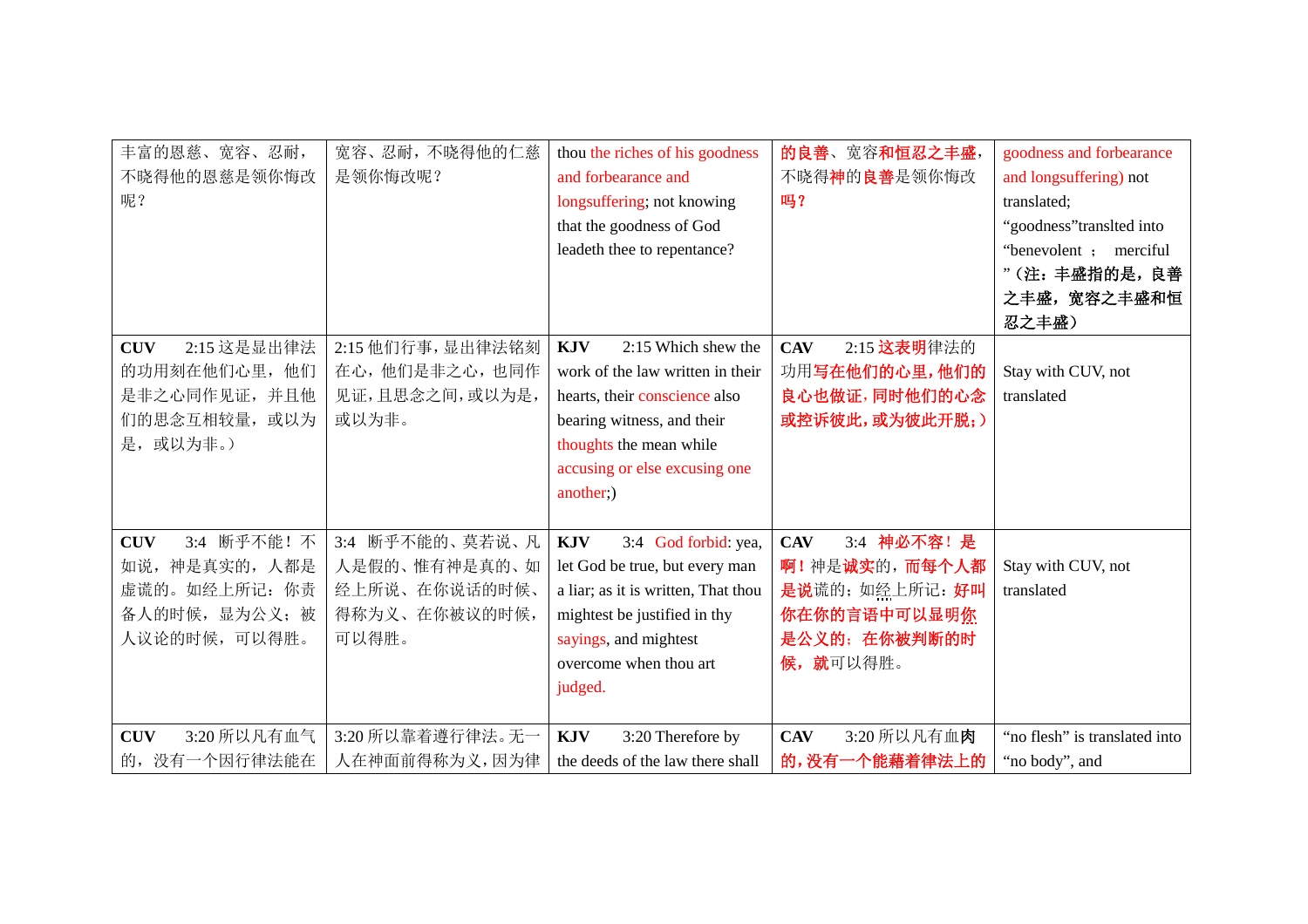| 神面前称义,<br>因为律法本是<br>叫人知罪。<br>4:4 做工的得工<br><b>CUV</b>                                         | 法是叫人知罪。<br>4:4 做工的人得工价、不算恩                                                  | no flesh be justified in his<br>sight: for by the law is the<br>knowledge of sin.<br><b>KJV</b><br>4:4 Now to him that                                                                                                                                                                                           | 行为在他眼中被称为义;因为<br>藉着律法就有了对罪的认识。<br>4:4 报酬对于做工<br><b>CAV</b>                                          | "knowledge of sin" is<br>translated into "know sin"<br>"of debt" not translated                                                                |
|----------------------------------------------------------------------------------------------|-----------------------------------------------------------------------------|------------------------------------------------------------------------------------------------------------------------------------------------------------------------------------------------------------------------------------------------------------------------------------------------------------------|-----------------------------------------------------------------------------------------------------|------------------------------------------------------------------------------------------------------------------------------------------------|
| 价,不算恩典,乃是该得的;                                                                                | 典、乃是应当的;                                                                    | worketh is the reward not<br>reckoned of grace, but of debt.                                                                                                                                                                                                                                                     | 的人来说,不算是出于恩典,<br>而是出于债务。                                                                            |                                                                                                                                                |
| 4:11 并且他受了割<br><b>CUV</b><br>礼的记号, 作他未受割礼的<br>时候因信称义的印证,叫他<br>作一切未受割礼而信之人的<br>使他们也算为义;<br>父, | 4:11 并且他受了割礼为记号、<br>就是他未受割礼以前因信得<br>称为义的凭据,叫他作凡没有<br>受割礼相信的人的父,使他们<br>也得为义; | <b>KJV</b><br>4:11 And he received<br>the sign of circumcision, a seal<br>of the righteousness of the<br>faith which he had yet being<br>uncircumcised: that he might<br>be the father of all them that<br>believe, though they be not<br>circumcised; that righteousness<br>might be imputed unto them<br>also: | <b>CAV</b><br>4:11 并且他得了割<br>礼的记号,作他未受割礼时所<br>拥有的信心之义的印记;叫他<br>作一切相信之人的父,即或他<br>们未受割礼;好叫义也归于他<br>们。 | Stay with CUV, not<br>translated                                                                                                               |
| 5:2 我们又藉着<br><b>CUV</b><br>因信得进入现在所站的<br>他,<br>这恩典中,并且欢欢喜喜盼<br>望神的荣耀。                        | 5:2 又因信耶稣得立在这恩<br>惠之中,并且欢欢喜喜盼望神<br>的荣耀。                                     | <b>KJV</b><br>5:2 By whom also<br>we have access by faith into<br>this grace wherein we stand,<br>and rejoice in hope of the glory<br>of God.                                                                                                                                                                    | 5:2 我们也是通过<br><b>CAV</b><br>他,藉着信心得以进入我们所<br>站的这恩典中,并且在神的荣<br>耀*的盼望中欢喜。                             | "in hope of the glory of<br>God " was translated into<br>"hope for God's glory"<br>(译者注: "神的荣耀的<br>盼望"根据语法结构应理<br>解为"'神的荣耀'的盼<br>望",而不是说"神的'荣耀 |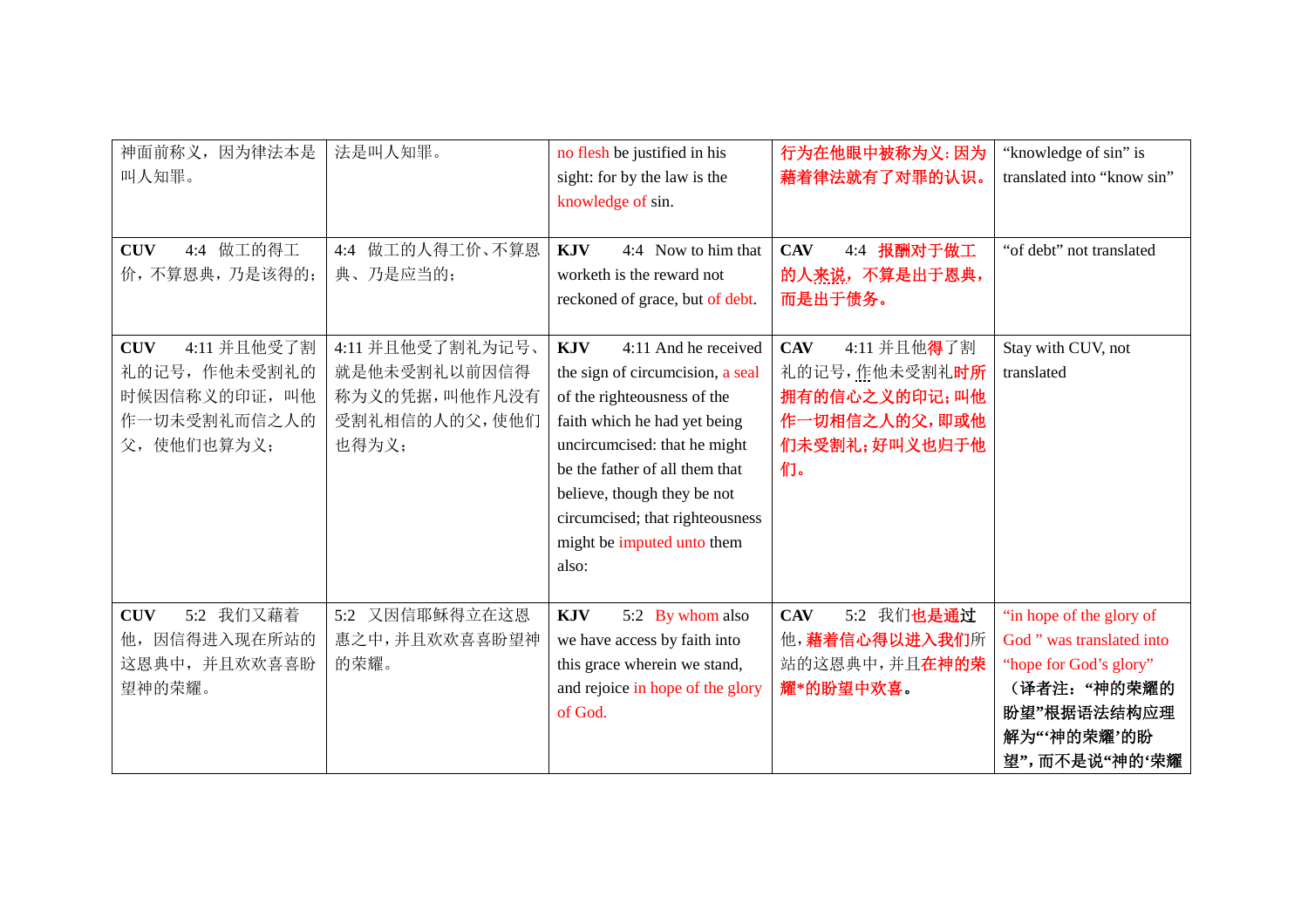|                                                                                                                        |                                                                                                       |                                                                                                                                                                                                                                                                                       |                                                                                                                         | 的盼望")                                                                                                  |
|------------------------------------------------------------------------------------------------------------------------|-------------------------------------------------------------------------------------------------------|---------------------------------------------------------------------------------------------------------------------------------------------------------------------------------------------------------------------------------------------------------------------------------------|-------------------------------------------------------------------------------------------------------------------------|--------------------------------------------------------------------------------------------------------|
| 5:11 不但如此, 我<br><b>CUV</b><br>们既藉着我主耶稣基督得与<br>神和好, 也就藉着他以神为<br>乐。                                                      | 5:11 不但如此,我们既靠着我<br>主耶稣基督、得与神相和、也<br>就因他以神为荣。                                                         | <b>KJV</b><br>5:11 And not only<br>so, but we also joy in God<br>through our Lord Jesus Christ,<br>by whom we have now<br>received the atonement.                                                                                                                                     | 5:11 不但如此, 而且<br><b>CAV</b><br>我们也通过我们的主耶稣基<br>督在神里面喜乐,我们如今已<br>藉着他领受了赎罪,与神合<br>$\overline{\phantom{a}}$ .              | not translated                                                                                         |
| 6:4 所以, 我们藉<br><b>CUV</b><br>着洗礼归入死, 和他一同埋<br>原是叫我们一举一动有<br>葬,<br>新生的样式,像基督藉着父<br>的荣耀从死里复活一样。                          | 我们既效他的死受洗、<br>6:4<br>就是和基督一同葬埋、叫我们<br>一举一动、有重生的新样、像<br>基督靠父的权能、权能原文作<br>荣耀从死里复活一般。                    | 6:4 Therefore we<br><b>KJV</b><br>are buried with him by baptism<br>into death: that like as Christ<br>was raised up from the dead by<br>the glory of the Father, even so<br>we also should walk in<br>newness of life.                                                               | 6:4 所以, 我们藉着<br><b>CAV</b><br>浸礼与他同葬,归入死;这样,<br>正如基督藉着父的荣耀从死<br>里被复活;照样,我们也当行<br>在生命的新样中                                | Wrong translation<br>"by baptism into death"<br>was translated "follow his<br>death to be baptized"    |
| 6:19 我因你们肉体<br><b>CUV</b><br>就照人的常话对你<br>的软弱,<br>们说。你们从前怎样将肢体<br>献给不洁不法作奴仆, 以至<br>于不法; 现今也要照样将肢<br>体献给义作奴仆, 以至于成<br>圣。 | 6:19 我为你们肉体<br><b>CUV</b><br>的软弱、就照常人的话对你们<br>说、你们从前既将肢体献给罪<br>作奴仆,行污秽不义之事、当<br>今将肢体献给义作奴仆、行圣<br>洁的事。 | 6:19 I speak after the<br><b>KJV</b><br>manner of men because of the<br>infirmity of your flesh: for as<br>ye have yielded your members<br>servants to uncleanness and to<br>iniquity unto iniquity; even so<br>now yield your members<br>servants to righteousness unto<br>holiness. | 6:19 因你们肉体的<br><b>CAV</b><br>软弱,我就照着常人的习惯说<br>话。因为你们从前怎样将你们<br>的肢体献给不洁和罪恶作仆<br>人,以至于罪恶;如今要照样<br>将你们的肢体献给义作仆人,<br>以至于圣洁。 | "because of, for, to, unto"<br>are not translated<br>"unto holiness" translated<br>to "do holy things" |
| 但我们既然在<br><b>CUV</b><br>7:6<br>捆我们的律法上死了, 现今                                                                           | 7:6 现今我们脱离了捆我的<br>律法、像死了一般、我们服事                                                                       | <b>KJV</b><br>7:6 But now we are<br>delivered from the law, that                                                                                                                                                                                                                      | <b>CAV</b><br>7:6<br>但如今那捆绑<br>我们的既然已经死了,我们就                                                                            | "delivered from" was<br>translated to "separate"                                                       |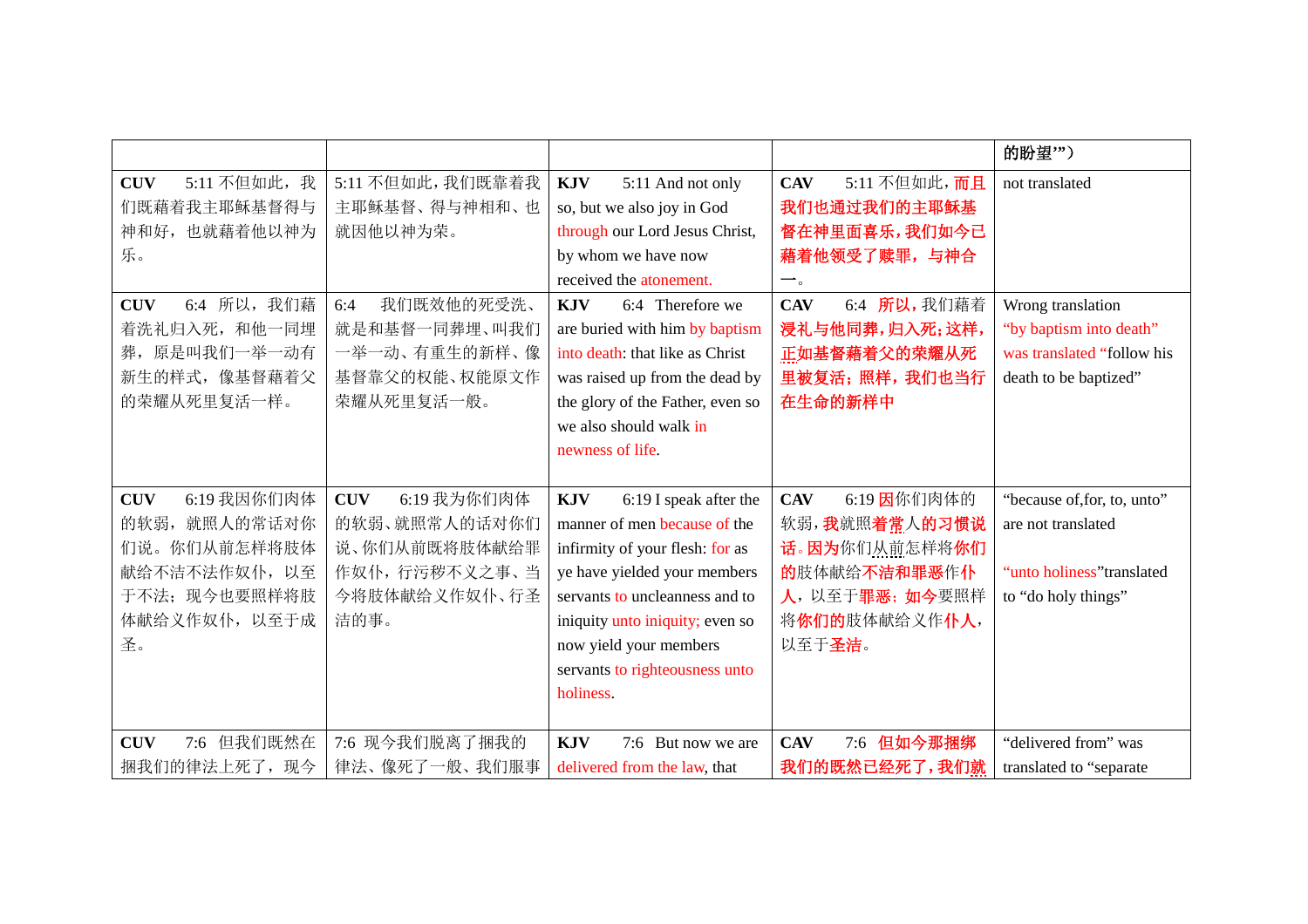| 就脱离了律法, 叫我们服事              | 主、就不按着虚文的旧样、按   | being dead wherein we were       | 从律法之中被释放出来,好叫               | from"                      |
|----------------------------|-----------------|----------------------------------|-----------------------------|----------------------------|
| 要按着心灵(心灵:或<br>主,           | 着圣灵的新样了。        | held; that we should serve in    | 我们按着灵的新样服事,而不               |                            |
| 作圣灵)的新样,不按着仪               |                 | newness of spirit, and not in    | 是按着字句的旧样。                   |                            |
| 文的旧样。                      |                 | the oldness of the letter.       |                             |                            |
|                            |                 |                                  |                             |                            |
| 7:13 既然如此, 那<br><b>CUV</b> | 7:13 如此那良善的、是叫我 | 7:13 Was then that<br><b>KJV</b> | 7:13 那么,那良善的<br><b>CAV</b>  | "unto" was translated to   |
| 良善的是叫我死吗? 断乎不              | 死麽、断乎不是的、叫我死的   | which is good made death unto    | 对我成了死亡吗? 神必不容!              | "let, make"                |
| 是!叫我死的乃是罪。但罪               | 乃是罪、罪藉着那良善的叫我   | me? God forbid. But sin, that it | 然而罪,为了显明是罪,就在               | "God forbid" was           |
| 藉着那良善的叫我死, 就显              | 死、就显明真是罪、因有诫命   | might appear sin, working        | 我里面藉着那良善的生出死                | translated to "absolutely  |
| 出真是罪,叫罪因着诫命更               | 、更显得罪是恶极了。      | death in me by that which is     | 亡,好叫罪藉着诫命变得极其               | $not$ "                    |
| 显出是恶极了。                    |                 | good; that sin by the            | 邪恶!                         |                            |
|                            |                 | commandment might become         |                             |                            |
|                            |                 | exceeding sinful.                |                             |                            |
|                            |                 |                                  |                             |                            |
| 8:6 体贴肉体的,<br><b>CUV</b>   | 8:6 体贴情欲的必要死、体贴 | <b>KJV</b><br>8:6 For to be      | 因为持属肉体<br><b>CAV</b><br>8:6 | "to be" was translated to  |
| 就是死; 体贴圣灵的, 乃是             | 圣灵的必得生命平安。      | carnally minded is death; but    | 的思想, 就是死; 但是持属灵             | "stick to flesh";          |
| 生命、平安。                     |                 | to be spiritually minded is life | 的思想,乃是生命和平安。                | "is life and peace" was    |
|                            |                 | and peace.                       |                             | translated to "obtain life |
|                            |                 |                                  |                             | peace"                     |
| 8:26 况且我们的软<br><b>CUV</b>  | 8:26 况且我们輭弱、有圣灵 | 8:26 Likewise the<br><b>KJV</b>  | 8:26 圣灵也照样帮<br><b>CAV</b>   | "what we should pray for"  |
| 弱有圣灵帮助, 我们本不晓              | 帮助、我们不晓得应该怎样祷   | Spirit also helpeth our          | 助我们的软弱;因我们不知我               | was translated to "how to  |
| 得当怎样祷告, 只是圣灵亲              | 告、圣灵用说不出来的歎息、   | infirmities: for we know not     | 们该为何事祷告才对;但是圣               | pray";                     |
| 自用说不出来的叹息替我们               | 替我们祷告。          | what we should pray for as we    | 灵亲自用说不出来的呻吟为                | "for us" was translated to |
| 祷告。                        |                 | ought: but the Spirit itself     | 我们代祷。                       | "substitute for us"        |
|                            |                 | maketh intercession for us with  |                             | "groaning" was translated  |
|                            |                 | groanings which cannot be        |                             | to "sign"                  |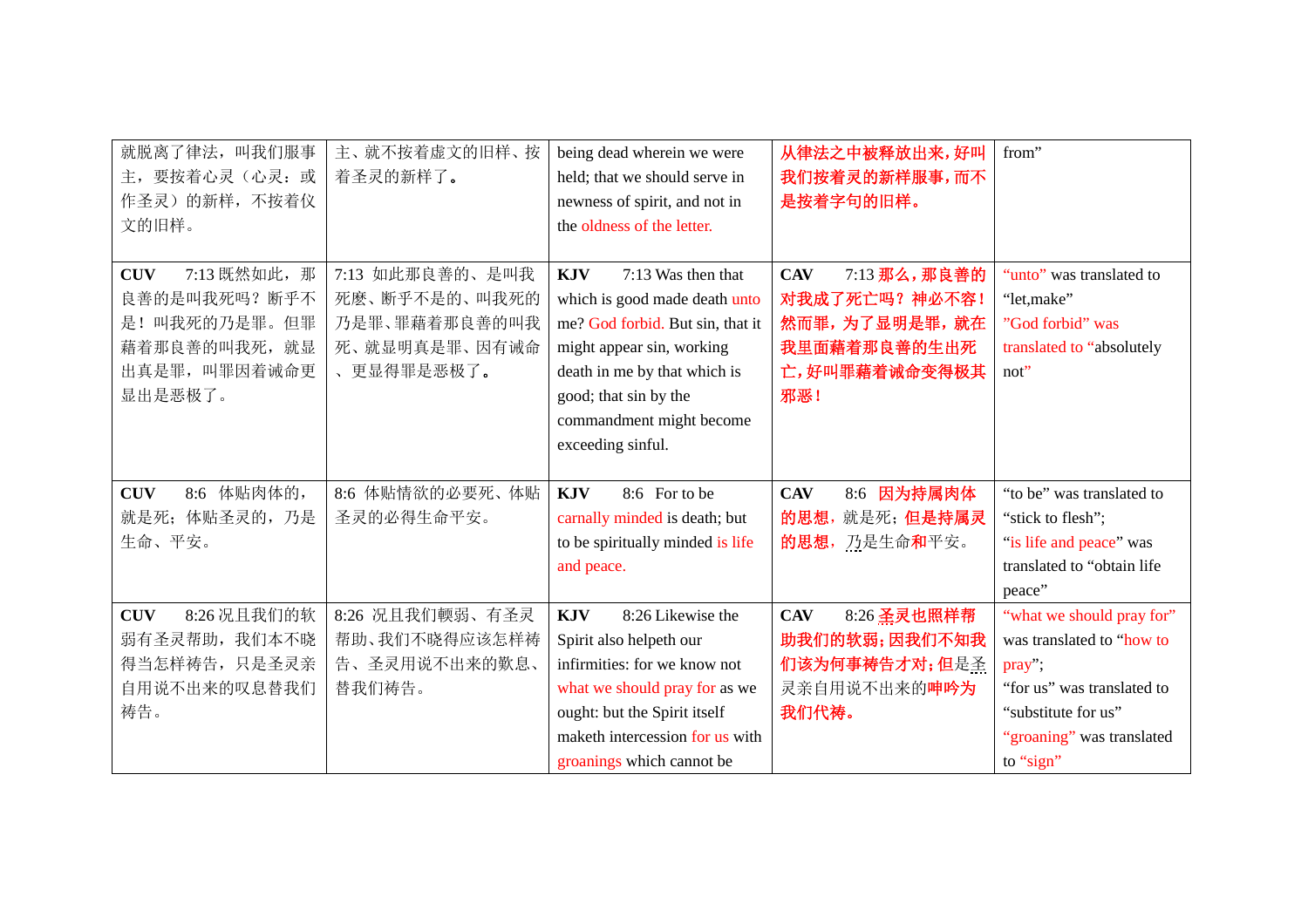|                                                                                      |                                                                  | uttered.                                                                                                                                                                                                              |                                                                                                |                                                                                                                                                 |
|--------------------------------------------------------------------------------------|------------------------------------------------------------------|-----------------------------------------------------------------------------------------------------------------------------------------------------------------------------------------------------------------------|------------------------------------------------------------------------------------------------|-------------------------------------------------------------------------------------------------------------------------------------------------|
| 9:11 (双子还没有<br><b>CUV</b><br>生下来,善恶还没有做出来,<br>只因要显明神拣选人的旨<br>意,不在乎人的行为,乃在<br>乎召人的主。) | 9:11 子还未曾产生、善恶还<br>神要显明他拣选<br>未曾作出、<br>人的旨意、不在乎人的行为、<br>是在乎神的恩召、 | $9:11$ (For the<br><b>KJV</b><br>children being not yet born,<br>neither having done any good<br>or evil, that the purpose of God<br>according to election might<br>stand, not of works, but of him<br>that calleth;) | 9:11 (因为孩子们<br><b>CAV</b><br>还没有生下来,也还没有行过<br>任何善恶,为要使神拣选的目<br>的得以坚立,不是出于所做的<br>工,而是出于呼召人的那位,) | "children" was translated<br>to "son, kid";<br>"purpose of God" was<br>translated to "will of God";<br>"might stand, but" was not<br>translated |
| 9:28 因为主要在世<br><b>CUV</b><br>上施行他的话,叫他的话都<br>成全,速速的完结。"                              | 9:28 因为 主必应验他所说<br>的话、按着公义判断、必叫判<br>断的话行在世上。                     | <b>KJV</b><br>9:28 For he will<br>finish the work, and cut it short<br>in righteousness: because a<br>short work will the Lord make<br>upon the earth.                                                                | 9:28 因他要完成那<br><b>CAV</b><br>工, 在义中缩短那工; 因为主<br>要在地上行一短工。                                      | " cut it short,<br>a short<br>work" was not translated;                                                                                         |
| 10:5 摩西写着说:<br><b>CUV</b><br>"人若行那出于律法的义,就<br>必因此活着。"                                | 10:5 摩西指着律法的义说、<br>凡遵行这律法的、纔能得生命                                 | <b>KJV</b><br>10:5 For Moses<br>describeth the righteousness<br>which is of the law, That the<br>man which doeth those things<br>shall live by them.                                                                  | 10:5 因为摩西描述<br><b>CAV</b><br>了那出于律法的义,说:行那<br>些事的人, 就必因它们而活。                                   | "describeth" was<br>translated to "point to"<br>"shall" was translated to<br>"only"                                                             |
| 10:10<br>因为人心<br><b>CUV</b><br>就可以称义;口里<br>里相信,<br>承认, 就可以得救。                        | 10:10 因为心里相信、可以称<br>义、口里承认、可以得救。                                 | <b>KJV</b><br>10:10<br>For with<br>the heart man believeth unto<br>righteousness; and with the<br>mouth confession is made unto                                                                                       | 因为人以<br><b>CAV</b><br>10:10<br>心相信, 以致于称义; 以口承<br>认, <b>以致于</b> 得救。                            | "unto salvation" was<br>translated to "can be<br>saved"                                                                                         |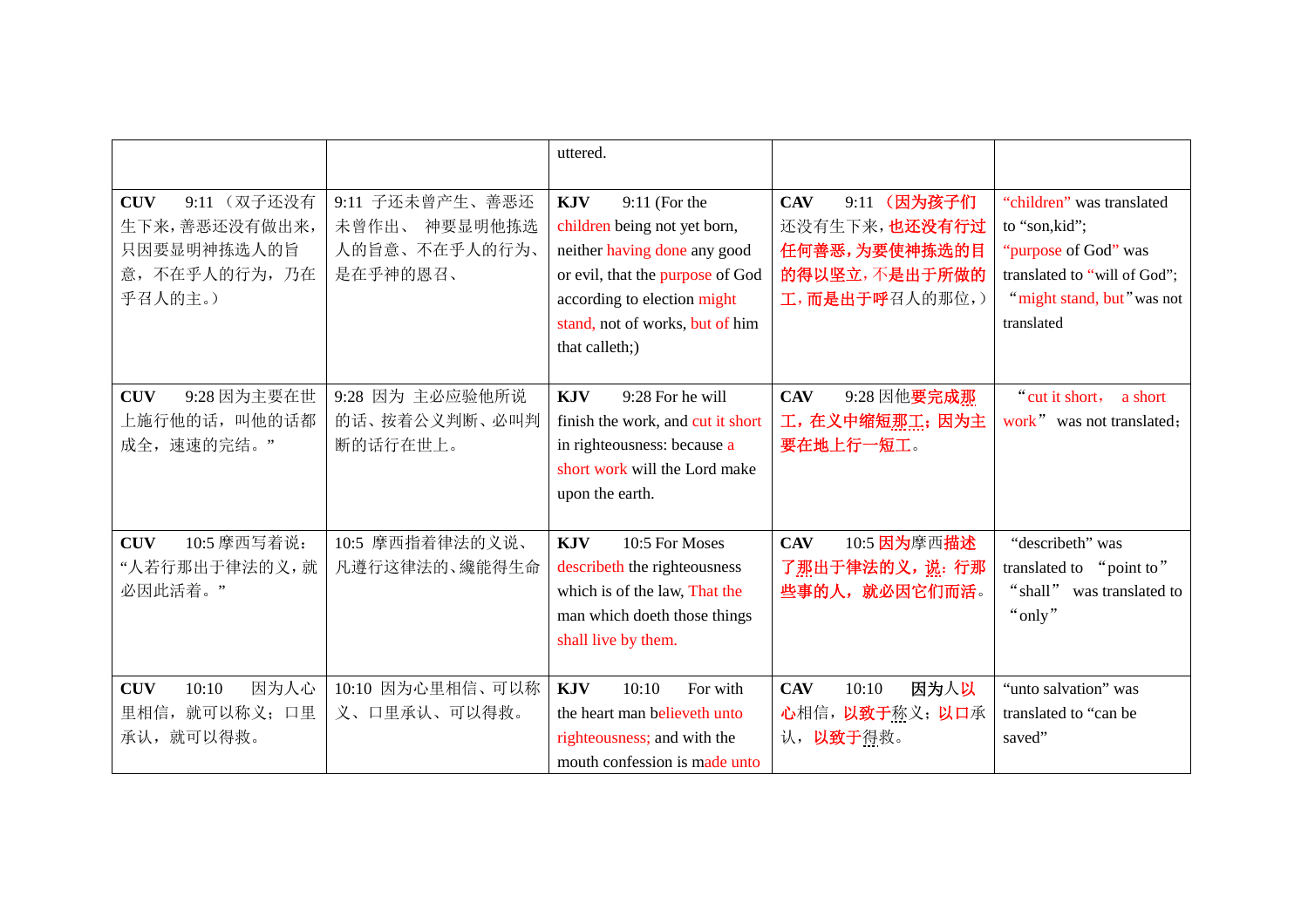|                                                                                                       |                                                                     | salvation.                                                                                                                                                                                                                                   |                                                                                                       |                                                                                                                                                                                                    |
|-------------------------------------------------------------------------------------------------------|---------------------------------------------------------------------|----------------------------------------------------------------------------------------------------------------------------------------------------------------------------------------------------------------------------------------------|-------------------------------------------------------------------------------------------------------|----------------------------------------------------------------------------------------------------------------------------------------------------------------------------------------------------|
| 11:2 神并没有弃绝<br><b>CUV</b><br>他预先所知道的百姓。你们<br>岂不晓得经上论到以利亚是<br>怎么说的呢?他在神面前怎<br>样控告以色列人说:                | 神并没有弃绝他所<br>11:2<br>豫先晓得的百姓、岂不知经上<br>有以利亚在 神面前、控告以<br>色列人的话麽。       | KJV11:2 God hath not cast<br>away his people which he<br>foreknew. Wot ye not what the<br>scripture saith of Elias? how he<br>maketh intercession to God<br>against Israel, saying,                                                          | 11:2 神并没有 <b>抛弃</b><br><b>CAV</b><br>他所预先知道的子民。你们不<br>知道经上指着以利亚所说的<br>吗?他是怎样向神祷告,指控<br>以色列人,说:        | "cast away" was translated<br>to "abandon"<br>"maketh intercession<br>to" was translated to "in<br>front of"                                                                                       |
| 弟兄们,<br><b>CUV</b><br>11:25<br>我不愿意你们不知道这奥秘<br>(恐怕你们自以为聪明),就<br>是以色列人有几分是硬心<br>等到外邦人的数目添满<br>的,<br>了, | 11:25 弟兄们、我要你们晓得<br>这奥妙的道理、省得你们自以<br>为聪明、以色列人有几分顽梗<br>、等着异邦人进教的数目足了 | KJV11:25For I would not,<br>brethren, that ye should be<br>ignorant of this mystery, lest ye<br>should be wise in your own<br>conceits; that blindness in part<br>is happened to Israel, until the<br>fulness of the Gentiles be come<br>in. | 因为,弟兄<br><b>CAV</b><br>11:25<br>们,我不愿意你们不知道这个<br>奥秘(免得你们自以为聪明),<br>就是一部分以色列人被弄瞎<br>了眼,直到外邦人的满足临<br>到。 | "for" was not translated<br>"blindness" was<br>translated to "stubborn"<br>"until the fulness of the<br>Gentiles be come in" was<br>translated to "until the<br>number of gentiles is<br>enough"   |
| 12:2 不要效法这个<br><b>CUV</b><br>世界,只要心意更新而变化,<br>叫你们察验何为神的善良、<br>纯全、可喜悦的旨意。                              | 12:2 不要效这世上的风俗、<br>你们心念要弃旧换新、叫你们<br>察验、何为 神的善良可喜悦<br>纯全的旨意。         | KJV12:2 And be not<br>conformed to this world: but<br>be ye transformed by the<br>renewing of your mind, that ye<br>may prove what is that good,<br>and acceptable, and perfect,<br>will of God.                                             | 12:2 不要去符合这<br><b>CAV</b><br>个世界;但是你们要藉着你们<br>思想的更新而变化,好叫你们<br>可以察验何为神的那良善、可<br>悦纳、完美的旨意。             | "conformed to this<br>world" was translated to<br>"follow the customs of<br>the world";<br>"transformed by the<br>renewing of your mind"<br>was translated to "abandon<br>the and replace with new |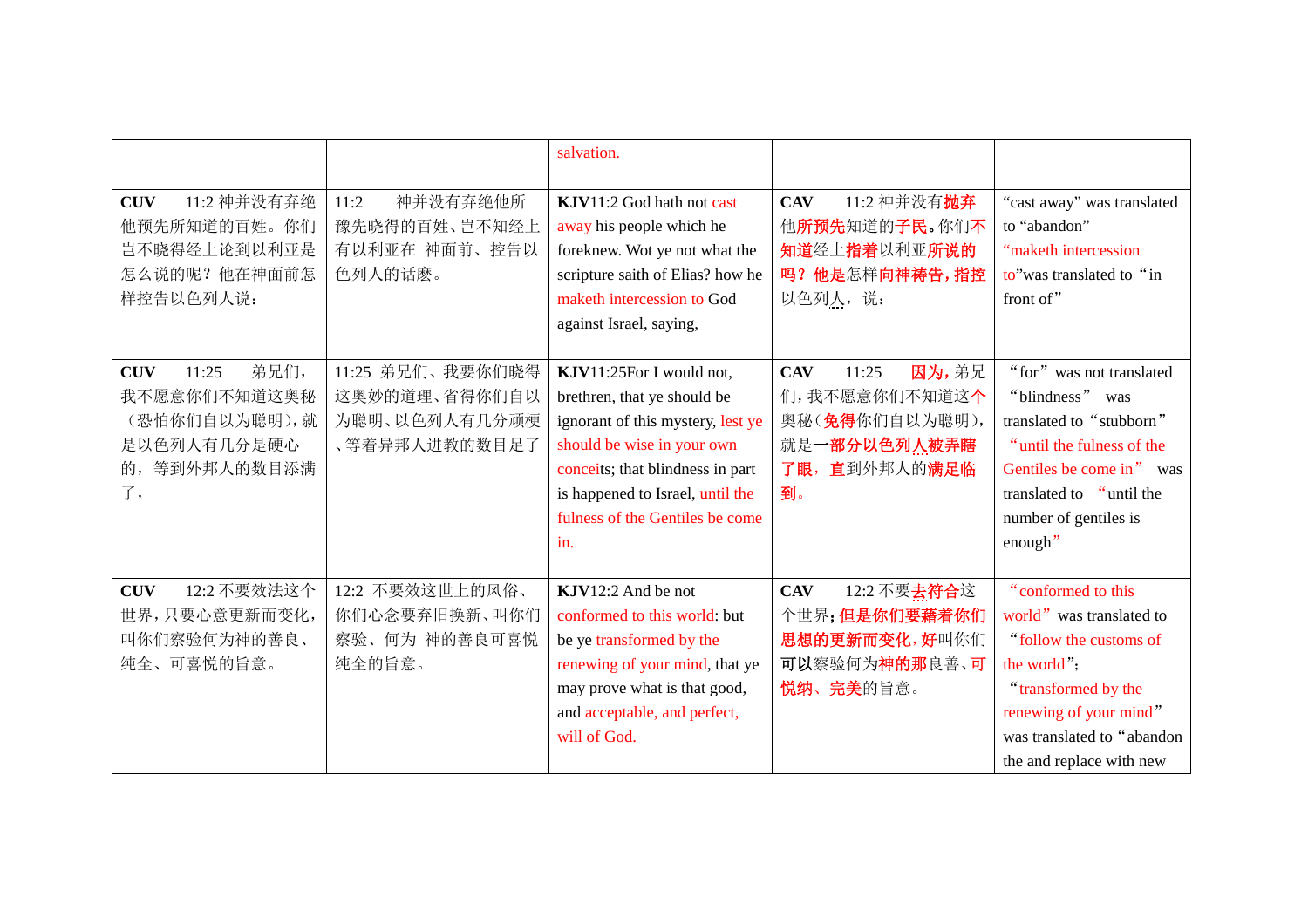| 12:3 我凭着所赐我<br><b>CUV</b><br>的恩对你们各人说: 不要看<br>自己过于所当看的, 要照着<br>神所分给各人信心的大小,<br>看得合乎中道。            | 12:3 我靠着所受的恩、劝你<br>们各人不要居心骄傲、思念过<br>分、要照着 神所赏给各人信<br>德的分量思念。                    | <b>KJV</b><br>12:3 For I say,<br>through the grace given unto<br>me, to every man that is among<br>you, not to think of himself<br>more highly than he ought to<br>think; but to think soberly,<br>according as God hath dealt to<br>every man the measure of<br>faith. | 12:3 因为我通过所<br><b>CAV</b><br>赐给我的恩典,对你们中的每<br>一个人说:不要把自己想得高<br>过自己所当想的,而是要按着<br>神所分给每个人信心的量去<br>谨慎地思想。      | "through the grace" was<br>translated to "reply on the<br>$\text{grace}$ ";<br>" not to think of himself<br>more highl" was<br>translated to "do not be<br>proud in heart";<br>"soberly" was not<br>translated                                                                                                                                                              |
|---------------------------------------------------------------------------------------------------|---------------------------------------------------------------------------------|-------------------------------------------------------------------------------------------------------------------------------------------------------------------------------------------------------------------------------------------------------------------------|-------------------------------------------------------------------------------------------------------------|-----------------------------------------------------------------------------------------------------------------------------------------------------------------------------------------------------------------------------------------------------------------------------------------------------------------------------------------------------------------------------|
| 13:4 因为他是神的<br><b>CUV</b><br>用人,是与你有益的。你若<br>作恶,却当惧怕;<br>因为他不是空空的佩剑,他<br>是神的用人, 是伸冤的, 刑<br>罚那作恶的。 | 13:4 掌权的就是 神的用人、<br>本是与你有益的、你若作恶、<br>就当怕他、因为他不是空有生<br>杀之权、他作 神的用人、分<br>当刑罚作恶的人。 | 13:4 For he is the<br><b>KJV</b><br>minister of God to thee for<br>good. But if thou do that which<br>is evil, be afraid; for he beareth<br>not the sword in vain: for he is<br>the minister of God, a revenger<br>to execute wrath upon him that<br>doeth evil.        | <b>CAV</b><br>13:4 因为他是神的<br>理事,是于你有益的。但你若<br>行恶事, 就当害怕, 因他佩剑<br>并非枉然;因为他是神的理<br>事,是个报复者,要执行愤怒<br>在那做恶之人身上。 | "minister of God" was<br>translated to "servant of<br>God";<br>"for he beareth not the<br>sword in vain" was<br>translated to "for the the<br>power he has to kill is not<br>in vain" $\;$ ;<br>"a revenger" was not<br>translated;<br>"to execute wrath upon<br>him that doeth evil" was<br>translated to "It is his share<br>of life (duty) to punish<br>people did evil" |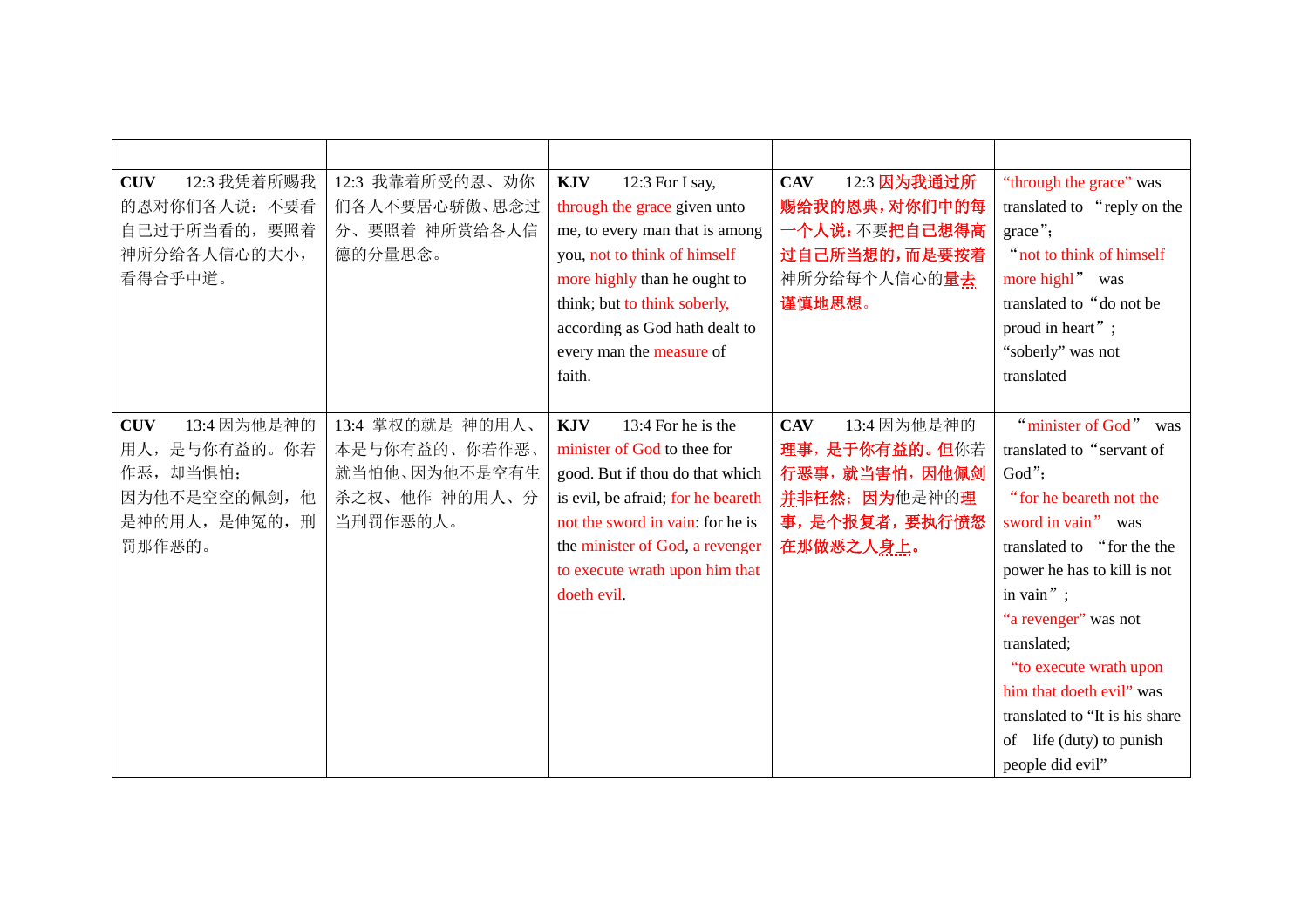| 再者,你<br><b>CUV</b><br>13:11 | 13:11 我们既知道现今的时  | <b>KJV</b> 13:11<br>And that,     | CAV13:11 再者, 既知道时候, | "is our salvation" was     |
|-----------------------------|------------------|-----------------------------------|---------------------|----------------------------|
| 们晓得现今就是该趁早睡醒                | 侯、应当睡醒、就当遵着这个    | knowing the time, that now it     | 就知道现在是该马上从睡眠        | translated to "we are      |
| 的时候; 因为我们得救, 现              | 行、因为我们得救、比初信的    | is high time to awake out of      | 中醒来的时日了;因为现在我       | saved"                     |
| 今比初信的时候更近了。                 | 时候更近了。           | sleep: for now is our salvation   | 们的得救比当初相信的时候        |                            |
|                             |                  | nearer than when we believed.     | 更近了。                |                            |
| 14:6 守日的人是为<br><b>CUV</b>   | 14:6 守日的人、是为主守   | KJV 14:6 He that regardeth        | CAV14:6 那看重日子的人,是   | "regardeth the day" was    |
| 主守的;吃的人是为主吃的,               | 的、不守日的人、也是为主     | the day, regardeth it unto the    | 为主而看重它的;而那不看重       | translated to "keep the    |
| 因他感谢神;不吃的人是为                | 不守的、吃的人是为主吃的、    | Lord; and he that regardeth not   | 日子的人,是为主而不看重它       | day''                      |
| 主不吃的,也感谢神。                  | 感谢 神、不吃的人也是为主    | the day, to the Lord he doth not  | 的。那吃的人,是为主而吃的,      |                            |
|                             | 不吃的、也感谢神。        | regard it. He that eateth, eateth | 因他向神献上感谢;那不吃的       |                            |
|                             |                  | to the Lord, for he giveth God    | 人,是为主而不吃的,也向神       |                            |
|                             |                  | thanks; and he that eateth not,   | 献上感谢。               |                            |
|                             |                  | to the Lord he eateth not, and    |                     |                            |
|                             |                  | giveth God thanks.                |                     |                            |
|                             |                  |                                   |                     |                            |
| 这样看<br><b>CUV</b><br>14:12  | 14:12 如此我们各人都要将  | KJV14:12 So then every one        | CAV14:12 所以, 我们每个人  | "So then"<br>was not       |
| 我们各人必要将自己的<br>来,            | 自己的事、在 神面前陈明。    | of us shall give account of       | 都必将向神为自己交账。         | translated; "give account  |
| 事在神面前说明。                    |                  | himself to God.                   |                     | of" was translated to      |
|                             |                  |                                   |                     | "clearly declare himself"  |
| 15:5 但愿赐忍耐安<br><b>CUV</b>   | 15:5 但愿赐忍耐安慰的 神、 | KJV 15:5Now the God of            | CAV15:5 祈愿那忍耐与安慰    | "be likeminded" was        |
| 慰的神叫你们彼此同心,效                | 赏你们照着耶稣基督彼此有     | patience and consolation grant    | 的神照着基督耶稣使你们对        | translated to "same heart" |
| 法基督耶稣,                      | 同心、              | you to be likeminded one          | 彼此怀着相同的思想;          |                            |
|                             |                  | toward another according to       |                     |                            |
|                             |                  | <b>Christ Jesus:</b>              |                     |                            |
|                             |                  |                                   |                     |                            |
| 甚至我从<br><b>CUV</b><br>15:19 | 15:19 从耶路撒冷周流到以  | KJV15:19Through mighty            | CAV15:19 通过大能的迹相和   | "Through mighty signs      |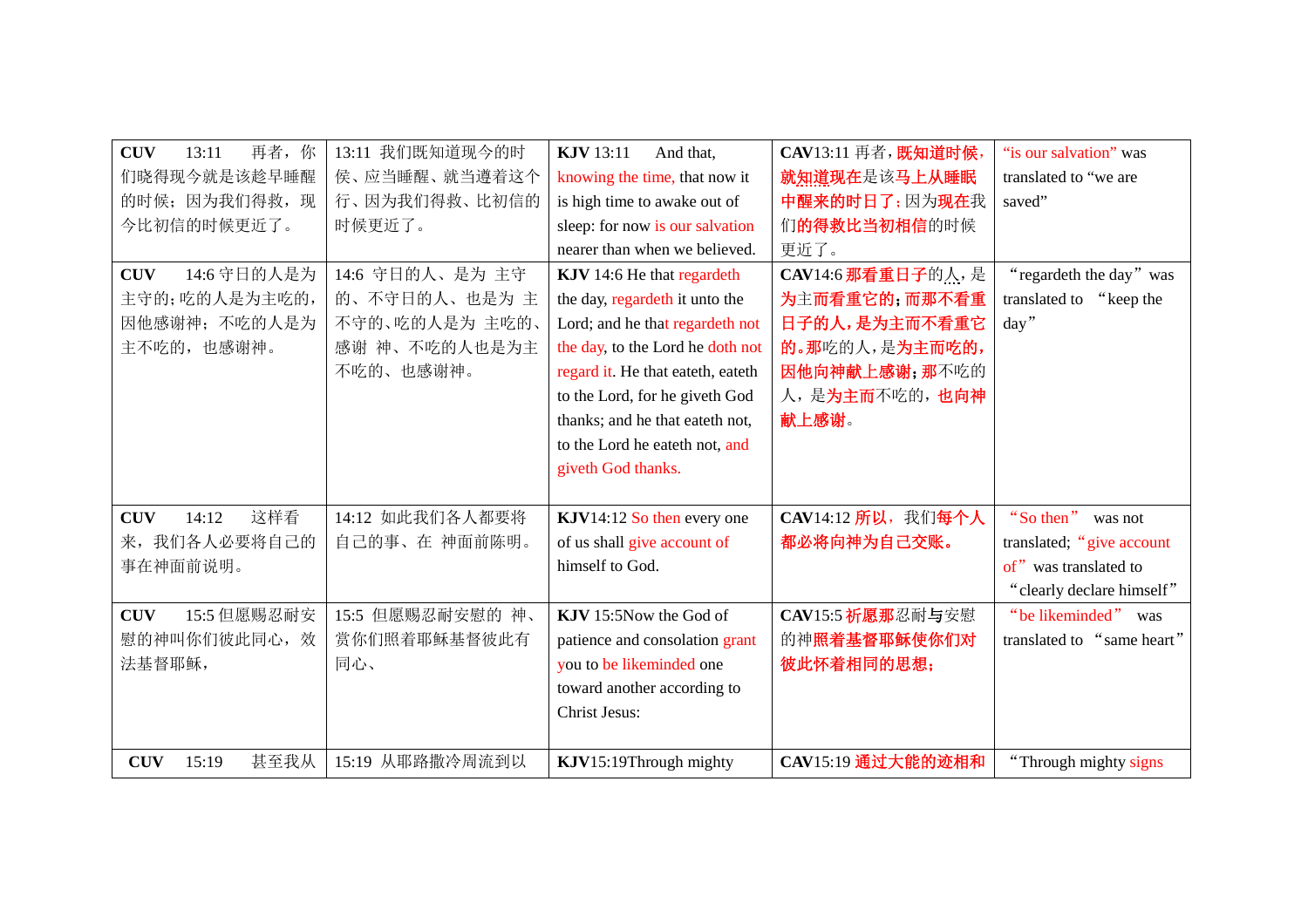| 耶路撒冷,直转到以利哩古,<br>到处传了基督的福音。                             | 利哩古、遍传基督的福音。                         | signs and wonders, by the<br>power of the Spirit of God; so<br>that from Jerusalem, and round<br>about unto Illyricum, I have<br>fully preached the gospel of<br>Christ | 奇事,藉着神之圣灵的能力,<br>甚至从耶路撒冷,直绕到以利<br>哩古,我都已经将基督的福音<br>传遍了。 | and wonders, by the power<br>of the Spirit of God" was<br>put in verse 18;<br>"round about" was<br>" $t_0$ "<br>translated to                                     |
|---------------------------------------------------------|--------------------------------------|-------------------------------------------------------------------------------------------------------------------------------------------------------------------------|---------------------------------------------------------|-------------------------------------------------------------------------------------------------------------------------------------------------------------------|
| 16:1 我对你们举荐<br><b>CUV</b><br>我们的姊妹非比,她是坚革<br>哩教会中的女执事。  | 16:1 我举荐坚革哩教会中的<br>执事女弟非比给你们。        | <b>KJV</b><br>16:1<br>I commend unto you Phebe our<br>sister, which is a servant of the<br>church which is at Cenchrea:                                                 | 16:1 我对你们举荐<br><b>CAV</b><br>我们的姊妹非比,她是坚革哩<br>教会的一位仆人;  | "a servant" was translated<br>into "deacon sister",<br>wrong translation, lots<br>women leaders in church<br>rose up because of the<br>wrong Chinese translation. |
| 城内管银<br><b>CUV</b><br>16:24<br>库的以拉都,<br>和兄弟括土问<br>你们安。 | 16:24 愿我 主耶稣基督的<br>在你们衆人中间、阿们。<br>恩、 | <b>KJV</b><br>16:24<br>The grace<br>of our Lord Jesus Christ be<br>with you all. Amen.                                                                                  | 祈愿我们<br><b>CAV</b><br>16:24<br>的主耶稣基督的恩典与你们<br>众人同在。阿们! | "grace" was not crealy<br>translated, can be mean<br>"gratitude, grace, justice";<br>"with you all" was<br>translated to "among you<br>all"                       |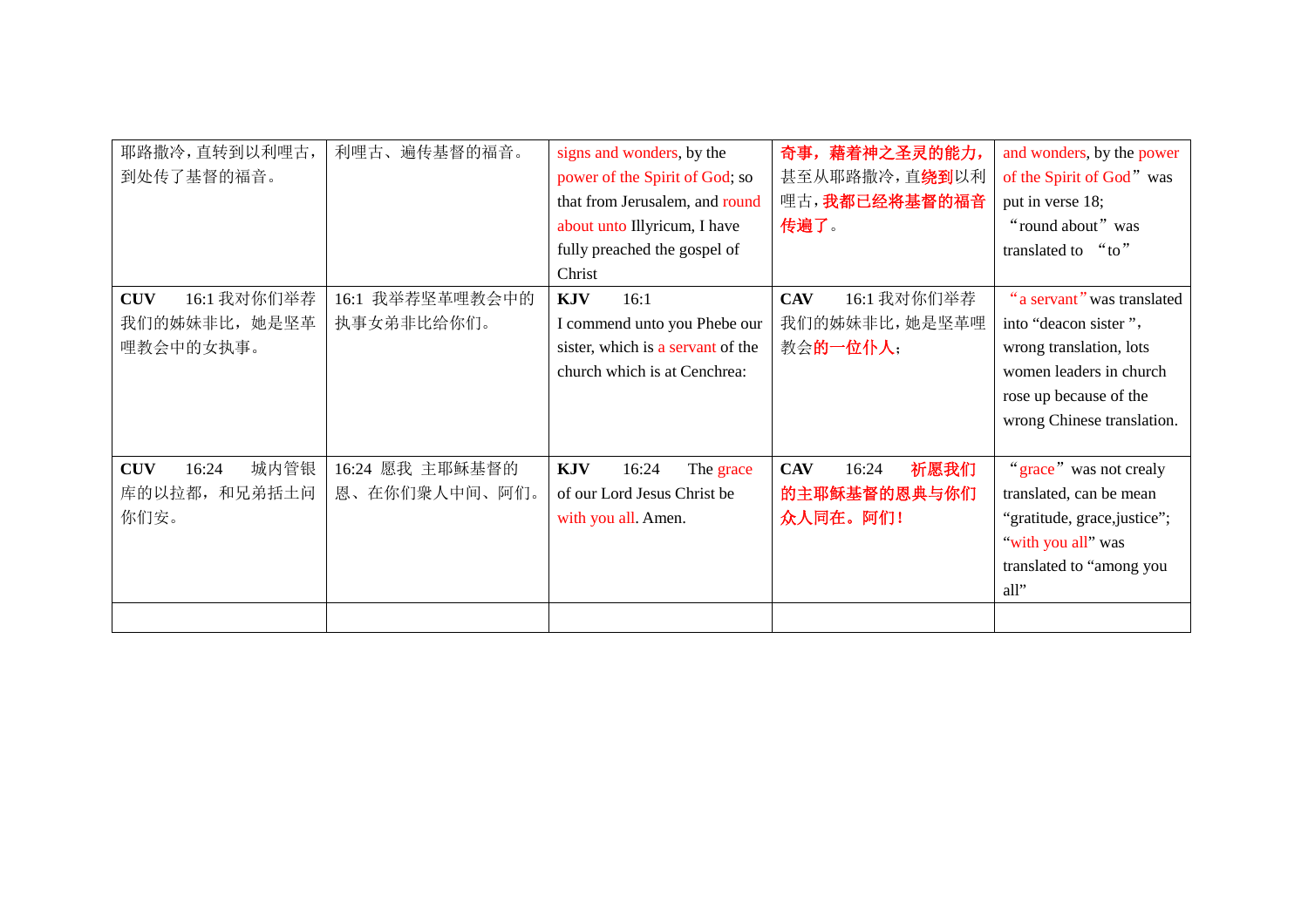## **ST. JOHN**

## Most notes were put by the word in red in the Treasure Edition to show the difference.

| <b>CUV</b>        | FEBC-Singapore--          | <b>KJV</b>                                                                 | <b>CAV</b>                        | <b>Note</b> |
|-------------------|---------------------------|----------------------------------------------------------------------------|-----------------------------------|-------------|
|                   | <b>Treasure Edition</b>   |                                                                            |                                   |             |
| 和合本(神)            | 新约 1872 北京官话版(神)          | <b>The Authorized King James</b>                                           | <b>Chinese Authorized Version</b> |             |
| 约翰福音              | 约翰福音                      | <b>Version 1611, 1769</b>                                                  | <b>ST. JOHN</b>                   |             |
| <b>ST. JOHN</b>   | <b>ST. JOHN</b>           | <b>ST. JOHN</b>                                                            |                                   |             |
| 【约1:5】光照在黑暗里. 黑   | 【约 1:5】光照在黑暗里、黑           | <b>John 1:5</b> And the light shineth                                      | 5 那光照在黑暗里, 黑暗却                    |             |
| 暗却不接受光。           | 暗郄不认识 know 光。             | in darkness; and the darkness                                              | 不领会它。                             |             |
|                   |                           | comprehended it not.                                                       |                                   |             |
|                   |                           |                                                                            |                                   |             |
| 【约 1:12】 凡接待他的, 就 | 【约 1:12】凡接待他的             | John 1:12 But as many as                                                   | 12 但是, 凡接受他的, 就是                  |             |
| 是信他名的人,他就赐他们      | welcome and serve him, 就是 | received him, to them gave he                                              | 那些信他名的人,他就赐他                      |             |
|                   |                           |                                                                            |                                   |             |
| 权柄,作神的儿女。         | 信他名的人, 他就赐他们权             | power to become the sons of                                                | 们权柄, 成为神的儿子。                      |             |
|                   | 柄, 作神的儿女 children of      | God, even to them that believe                                             |                                   |             |
|                   | God.                      | on his name:                                                               |                                   |             |
|                   |                           |                                                                            |                                   |             |
| 【约 2:1】 第三日, 在加利  | 【约 2:1】 第三日, 在加利利         | John 2:1 And the third day                                                 | 1 第三日, 在加利利的迦拿                    |             |
| 利的迦拿有娶亲的筵席。耶      | 的迦拿有娶亲的筵席 feast           | there was a marriage in Cana $ \overline{A} - \hat{\phi} $ $\frac{1}{2}$ , | 耶稣的母亲在                            |             |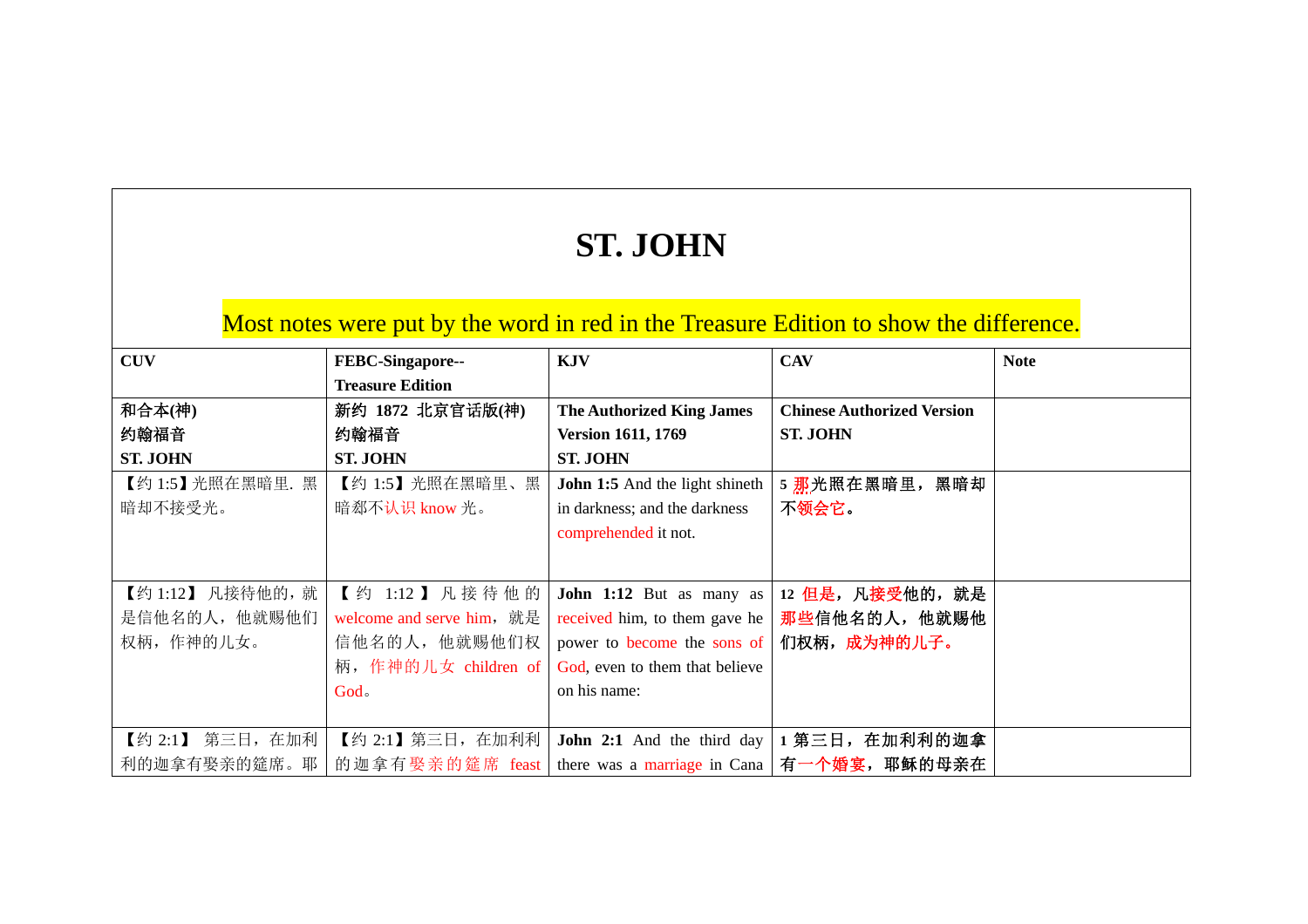| 稣的母亲在那里。         | (of a man) get married. 耶稣   | of Galilee; and the mother of   | 那里。             |                               |
|------------------|------------------------------|---------------------------------|-----------------|-------------------------------|
|                  | 的母亲在那里。                      | Jesus was there:                |                 |                               |
| 【约 2:16】 又对卖鸽子的  | 【约 2:16】又对卖鸽子的人              | John 2:16 And said unto them    | 16 又对卖鸽子的说: 把这些 |                               |
| 说, 把这些东西拿去。不要    | 说、把这些东西拿去、不要将                | that sold doves, Take these     | 东西从这里拿开;不要将我父   |                               |
| 将我父的殿, 当作买卖的地    | 我父的圣殿 my Father's holy       | things hence; make not my       | 的宅第变成商宅。        |                               |
| 方。               | temple、当作买卖的地方。              | Father's house an house of      |                 |                               |
|                  | place of buying and selling. | merchandise.                    |                 |                               |
| 【约 3:22】这事以后, 耶稣 | 【约 3:22】 这事 this thing 以     | John 3:22 After these things    | 22 这些事以后, 耶稣和他的 | It is common to say in        |
| 和门徒到了犹太地, 在那里    | 后、耶稣与门徒 disciple 到了          | came Jesus and his disciples    | 门徒来到了犹太地,他和他    | Chinese "Xi Li" (Xi for       |
| 居住施洗。            | 犹太、在那里居住施洗。Dwell             | into the land of Judaea; and    | 们在那里停留,并施浸。     | washing; Li for ceremony),    |
|                  | there.                       | there he tarried with them, and |                 | and in the dictionary, Xi Li  |
|                  |                              | baptized.                       |                 | is Baptism. However, to       |
|                  |                              |                                 |                 | translate baptism as Xi Li is |
|                  |                              |                                 |                 | doctrinally erroneous, for it |
|                  |                              |                                 |                 | is not a washing ceremony,    |
|                  |                              |                                 |                 | but a full immersion into     |
|                  |                              |                                 |                 | something. Xi Li might        |
|                  |                              |                                 |                 | have been translated from     |
|                  |                              |                                 |                 | the very beginning to fit     |
|                  |                              |                                 |                 | some false doctrine, and it   |
|                  |                              |                                 |                 | has been used over the        |
|                  |                              |                                 |                 | years and people have         |
|                  |                              |                                 |                 | become used to it.            |
|                  |                              |                                 |                 | We changed Xi Li to           |
|                  |                              |                                 |                 | Jin Li (Jin: to soak into; to |
|                  |                              |                                 |                 | immerse; Li: ceremony).       |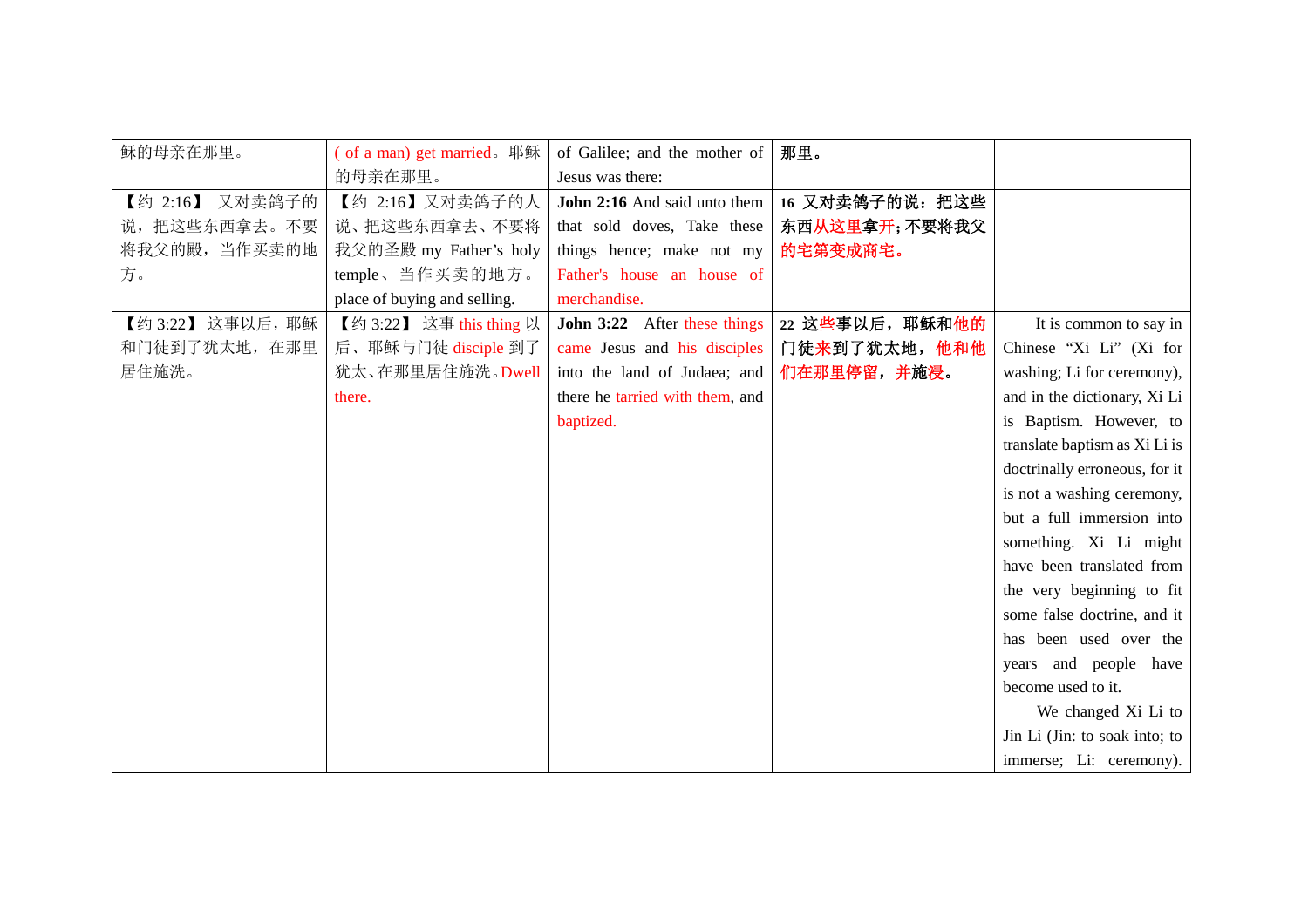|                  |                                 |                                 |                 | Though the term might be      |
|------------------|---------------------------------|---------------------------------|-----------------|-------------------------------|
|                  |                                 |                                 |                 | under attack in the future    |
|                  |                                 |                                 |                 | that "it is translated to fit |
|                  |                                 |                                 |                 | the Baptist ideas", it is     |
|                  |                                 |                                 |                 | doctrinally correct.          |
|                  |                                 |                                 |                 |                               |
| 【约 3:36】 信子的人有永  | 【约 3:36】信子的必得永生                 | John 3:36 He that believeth on  | 36 信子的人有永生; 而不信 | "see life" was translated to  |
| 生。不信子的人得不着永生,    | gain everlasting life、不信子的      | the Son hath everlasting life:  | 子的人必不得见生命, 神的   | "gain life", but they add a   |
| (原文作不得见永生)神的     | 不能得永生、不能得永生原文                   | and he that believeth not the   | 震怒却住在他身上。       | "original"<br>note<br>says    |
| 震怒常在他身上。         | 作不见生 神的震怒、常在他身                  | Son shall not see life; but the |                 | scripture was see"            |
|                  | 上。                              | wrath of God abideth on him.    |                 |                               |
|                  |                                 |                                 |                 |                               |
|                  |                                 |                                 |                 |                               |
| 【约 4:24】 神是个灵(或无 | 【约 4:24】 神是个灵, 所以               | John 4:24 God is a Spirit: and  | 24 神是个灵,并且拜他的人  | Not translated                |
| 个字)所以拜他的,必须用     | 拜他的、当用心灵和诚实拜                    | they that worship him must      | 必须以灵和真理拜他。      |                               |
| 心灵和诚实拜他。         | 他。heart and honesty"            | worship him in spirit and in    |                 |                               |
|                  |                                 | truth.                          |                 |                               |
| 【约 4:54】这是耶稣在加利  | 【约 4:54】<br>这是耶稣在加利             | John 4:54 This is again the     | 54 这是第二次耶稣从犹太出  |                               |
| 利行的第二件神迹, 是他从    | 利第二次作的奇事、是他从犹                   | second miracle that Jesus did,  | 来进入加利利之后行的神迹    |                               |
| 犹太回去以后行的。        | 太回到加利利以后作的。This                 | when he was come out of         |                 |                               |
|                  | is the second miracle Jesus did | Judaea into Galilee.            |                 |                               |
|                  | in Galilee, it's when he came   |                                 |                 |                               |
|                  | back from Judea to Galilee.     |                                 |                 |                               |
| 【约5:18】所以犹太人越发   | 【约 5:18】<br>犹太人听见这              | John 5:18 Therefore the Jews    | 18 所以犹太人越发要设法杀  |                               |
| 想要杀他。因他不但犯了安     | 话、越发想要杀耶稣。因为他                   | sought the more to kill him,    | 他;因他不但破了安息日,    |                               |
| 息日,并且称神为他的父,     | 不但犯了安息日 violate the             | because he not only had         | 并且也说神是他的父, 将自   |                               |
|                  |                                 |                                 |                 |                               |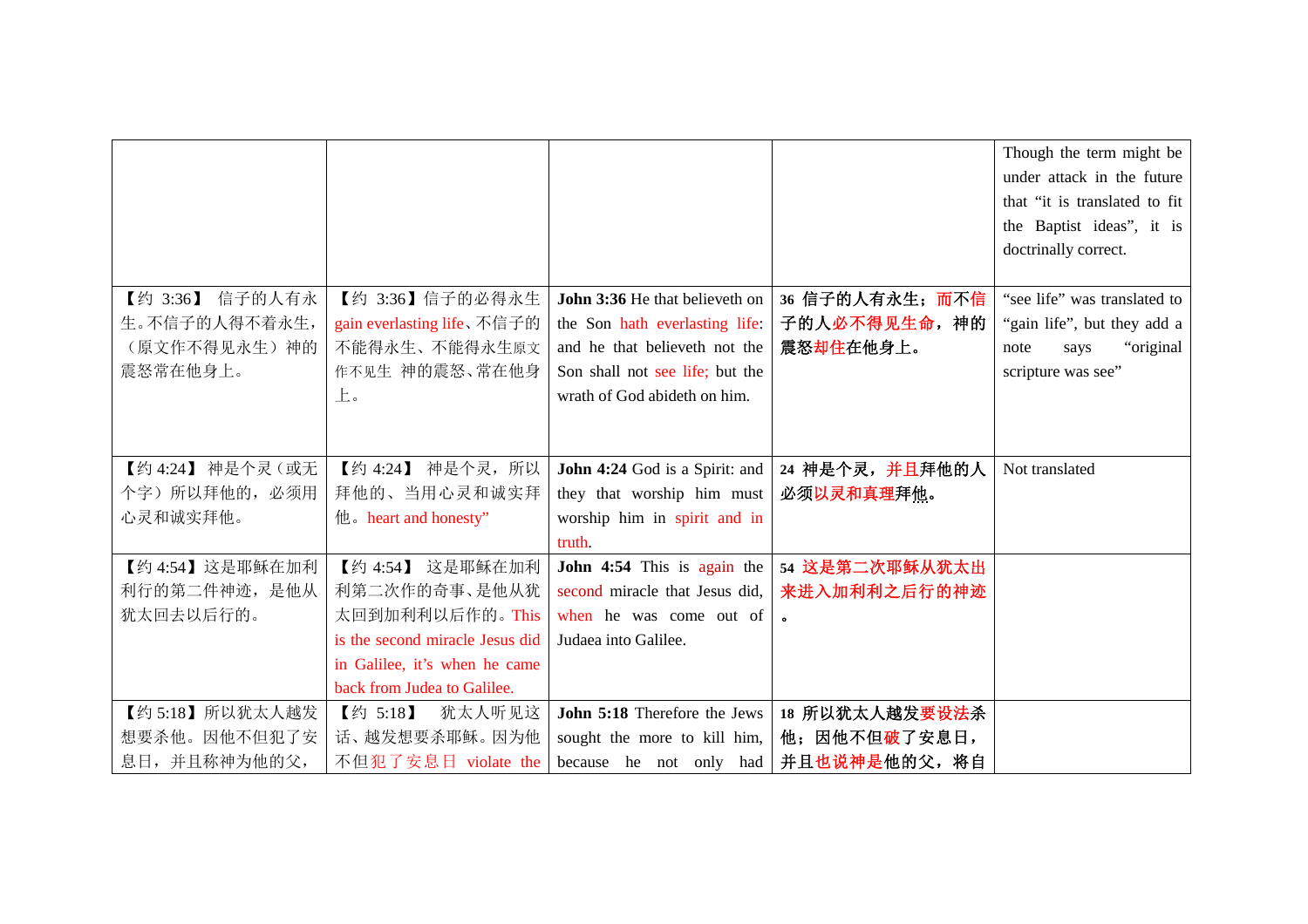| 将自己和神当作平等。      | sabbath、并且说 神是他的父、               | broken the sabbath, but said      | 己和神当作平等。         |                           |
|-----------------|----------------------------------|-----------------------------------|------------------|---------------------------|
|                 | 将自己与 神作平等。                       | also that God was his Father,     |                  |                           |
|                 |                                  | making himself equal with         |                  |                           |
|                 |                                  | God.                              |                  |                           |
| 【约 5:29】 行善的复活得 | 【约 5:29】 行善的复活得永                 | John 5:29 And shall come          | 29 并且会出来; 行善的, 来 |                           |
| 生,作恶的复活定罪。      | 生、作恶的复活受刑。                       | forth; they that have done        | 到生命的复活;而做恶的,来    |                           |
|                 | they that have done good when    | good, unto the resurrection of    | 到受刑罚的复活。         |                           |
|                 | they resurrect will obtain life; | life; and they that have done     |                  |                           |
|                 | and they that have done evil,    | evil, unto the resurrection of    |                  |                           |
|                 | when they resurrected will get   | damnation.                        |                  |                           |
|                 | punishment.                      |                                   |                  |                           |
| 【约 6:51】我是从天上降下 | 【约 6:51】 我是从天上降下                 | John 6:51 I am the living         | 51 我是从天上降下来的活粮   |                           |
| 来生命的粮。人若吃这粮,    | 来的生命的粮 bread of life。            | bread which came down from        | ; 人若吃这粮, 他就会永远   |                           |
| 就必永远活着。我所要赐的    | 若有人吃这粮、就永远活着、                    | heaven: if any man eat of this    | 活着。我所要赐的粮是我的     |                           |
| 粮, 就是我的肉, 为世人之  | 我所赐的粮、是我的肉、就是                    | bread, he shall live for ever:    | 肉, 就是我要为世人之生命    |                           |
| 生命所赐的。          | 我为世人的生命捨的 sacrifice              | and the bread that I will give is | 所赐的。             |                           |
|                 | my flesh.                        | my flesh, which I will give for   |                  |                           |
|                 |                                  | the life of the world.            |                  |                           |
| 【约 6:63】叫人活着的乃是 | 【约 6:63】叫人有生命的就是                 | John 6:63 It is the spirit that   | 63 使人活过来的乃是灵, 肉  |                           |
| 灵, 肉体是无益的。我对你   | 灵 It is the spirit that make     | quickeneth; the flesh profiteth   | 体是无益的。我对你们所说     |                           |
| 们所说的话, 就是灵, 就是  | people have life、肉体是无益           | nothing: the words that I speak   | 的话就是灵, 就是生命。     |                           |
| 生命。             | 的。我对你们说的话、就是灵、                   | unto you, they are spirit, and    |                  |                           |
|                 | 就是生命。                            | they are life.                    |                  |                           |
|                 |                                  |                                   |                  |                           |
| 【约 7:13】只是没有人明明 | 【约 7:13】<br>只是没有人敢明              | John7:13 Howbeit no man           | 13 然而, 没有人公开谈论他  | "Howbeit, openly"<br>were |
| 的讲论他,因为怕犹太人。    | 明的讲论他、因为惧怕犹太                     | spake openly of him for fear of   | ,因为怕犹太人。         | not translated            |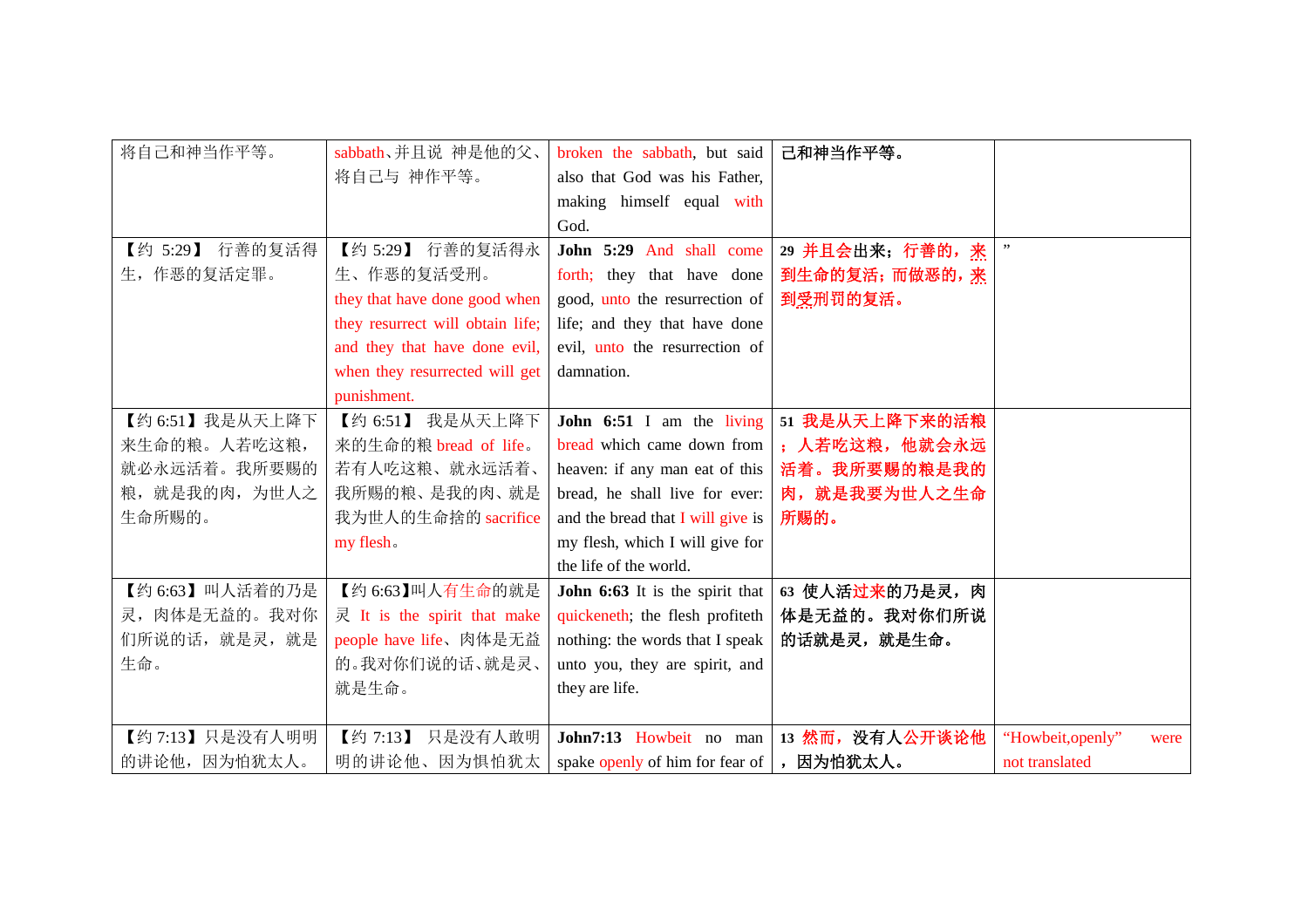|                  | 人。                    | the Jews.                        |                 |                            |
|------------------|-----------------------|----------------------------------|-----------------|----------------------------|
| 【约 7:26】你看他还明明地  | 【约7:26】现在他也明明的讲       | John7:26 But, lo, he speaketh    | 26 可是,看他放胆讲话,他  | "But, lo,boldly" were not  |
| 讲道,他们也不向他说什么。    | 道、没有人禁止他、难道官长         | boldly, and they say nothing     | 们也不对他说什么。难道官    | translated                 |
| 难道官长真知道这是基督      | 知道他真是基督么。He is        | unto him. Do the rulers know     | 长的确知道这真是那基督吗    |                            |
| 么?               | really Christ         | indeed that this is the very     | $\mathbf 3$     |                            |
|                  |                       | Christ?                          |                 | , ,                        |
| 【约 8:3】文士和法利赛人,  | 【约8:3】读书人和法利赛人、       | John8:3 And the scribes and      | 8:3 文士和法利赛人将一个通 |                            |
| 带着一个行淫时被拿的妇人     | 拉着一个犯姦淫 fornication   | Pharisees brought unto him a     | 奸时被抓的妇人带到他那里;   |                            |
| 来,叫他站在当中。        | 的时候被拿的妇人、到耶稣面         | woman taken in adultery; and     | 当他们将她置于人群之中后    |                            |
|                  | 前来、叫他 asked him 站在当   | when they had set her in the     |                 |                            |
|                  | 中。                    | midst,                           |                 |                            |
|                  |                       |                                  |                 |                            |
|                  |                       |                                  |                 |                            |
| 【约 8:56】你们的祖宗亚伯  | 【约 8:56】你们的祖亚伯拉       | John8:56 Your father Abraham     | 56 你们的父亚伯拉罕看见*  | "see my day" according to  |
| 拉罕欢欢喜喜地仰望我的日     | 罕、甚愿看见我的日子、看见         | rejoiced to see my day: and he   | 我的日子就欢喜;他看见了    | context means "see---my    |
| 子。既看见了, 就快乐。     | 就喜乐了。Not clear        | saw it, and was glad.            | ,就高兴。*          | day", not "the day see me" |
|                  |                       |                                  |                 | (译者注:"看见我的日                |
|                  |                       |                                  |                 | 子"根据语法结构应理解                |
|                  |                       |                                  |                 | 为"看见'我的日子'",               |
|                  |                       |                                  |                 | 而不是说"看见'我'的                |
|                  |                       |                                  |                 | 日子")                       |
| 【约 9:9】 有人说, 是他。 | 【约 9:9】有人 Some people | John 9:9 Some said, This is      | 9 有的说: 是他。也有的说: |                            |
| 又有人说,不是,却是像他。    | 说、是他、又有人说、像他、         | he: others said, He is like him: | 他很像他。但他说: 我就是   |                            |
| 他自己说,是我。         | 他自己说、是我。              | but he said, I am he.            | 他。              |                            |
|                  |                       |                                  |                 |                            |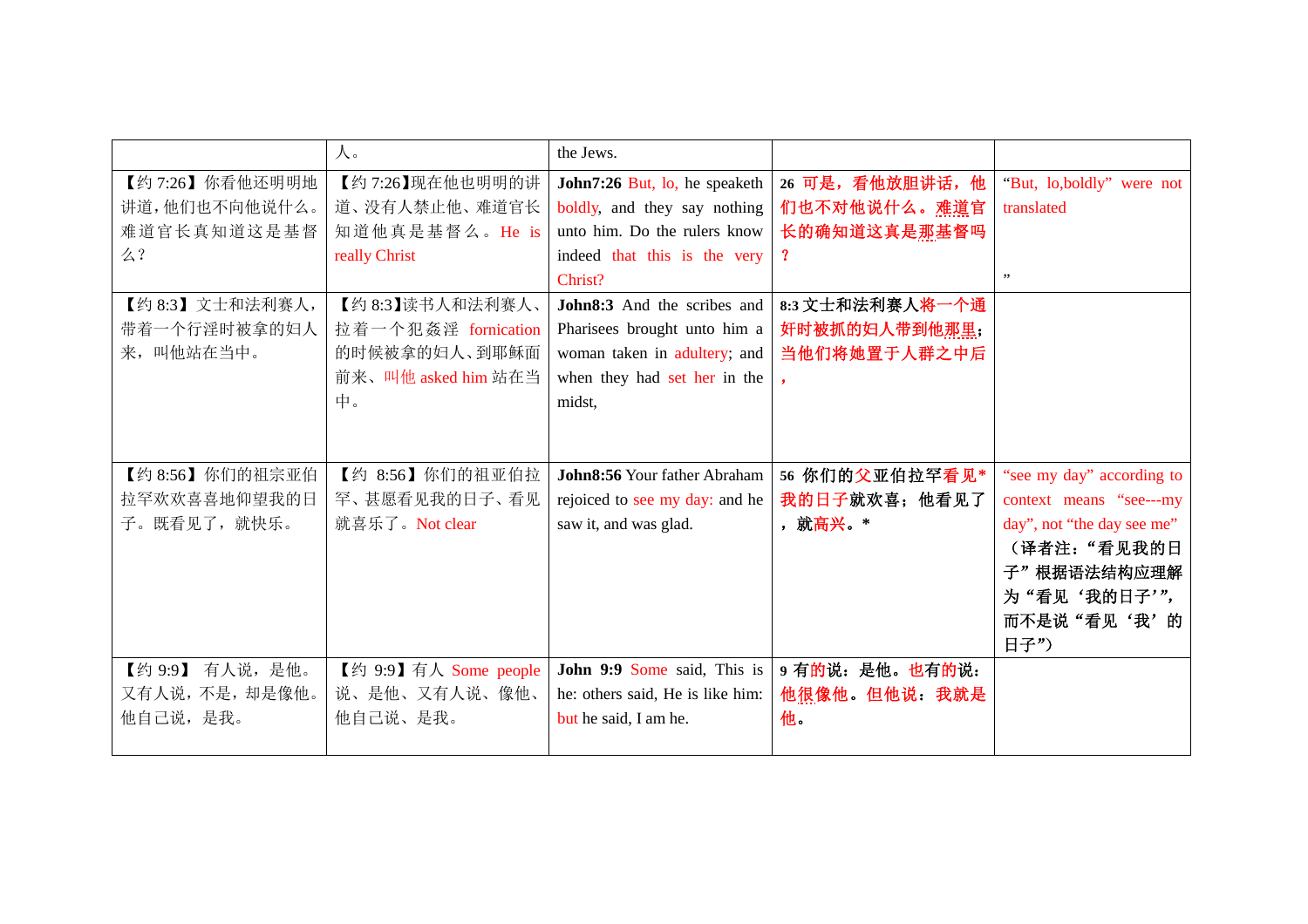| 【约 9:30】 那人回答说, 他 | 【约 9:30】<br>他回答说、他治            | John9:30 The man answered      | 30 那人回答,并对他们说:   | King James speaks in a    |
|-------------------|--------------------------------|--------------------------------|------------------|---------------------------|
| 开了我的眼睛, 你们竟不知     | 好了我的眼睛 cure my eyes、           | and said unto them, Why        | 这就是件怪事了!你们不知道    | peculiar way: "Jesus      |
| 道他从哪里来,这真是奇怪。     | 你们倒不知道他是从那里来                   | herein is a marvellous thing,  | 他从哪里来,他却开了我的眼    | answered, and said unto   |
|                   | 的、这真是奇怪 this is really         | that ye know not from whence   | 睛。               | him" It seems to be a     |
|                   | strange.                       | he is, and yet he hath opened  |                  | superfluous to say "and   |
|                   |                                | mine eyes.                     |                  | said unto him" because he |
|                   |                                |                                |                  | has already "answer"(ed). |
|                   |                                |                                |                  | However, the style of the |
|                   |                                |                                |                  | King James should not be  |
|                   |                                |                                |                  | neglected. Because if we  |
|                   |                                |                                |                  | compare different places, |
|                   |                                |                                |                  | we will find the King     |
|                   |                                |                                |                  | James only said "Jesus    |
|                   |                                |                                |                  | answered', and the        |
|                   |                                |                                |                  | statement followed,       |
|                   |                                |                                |                  | without the special "and  |
|                   |                                |                                |                  | said unto him (or them)   |
| 【约 10:18】 没有人夺我的  | 【约 10:18】<br>没有人能夺我            | John10:18 No man taketh it     | 10:18 没有人将它从我这里夺 |                           |
| 命去, 是我自己舍的。我有     | 的生命 No man can take my         | from me, but I lay it down of  | 去, 而是我自己舍的。我有    |                           |
| 权柄舍了,也有权柄取回来。     | life、是我自己捨的、我能 I can           | myself. I have power to lay it | 能力将它舍弃, 我也有能力    |                           |
| 这是我从我父所受的命令。      | 捨去、我也能取回来、这是我                  | down, and I have power to take | 将它再取回来。这是我从我     |                           |
|                   | 父所吩咐 order 我的。                 | it again. This commandment     | 父所受的命令。          |                           |
|                   |                                | have I received of my Father.  |                  |                           |
|                   |                                |                                |                  |                           |
| 【约10:36】父所分别为圣,   | 【约 10:36】我父使我成圣 the            | John 10:36 Say ye of him,      | 10:36 你们怎么因为我曾   |                           |
| 又差到世间来的, 他自称是     | <b>Father made me holy</b> 又差我 | Father<br>whom<br>the<br>hath  | 说,我是神的儿子, 就指着父   |                           |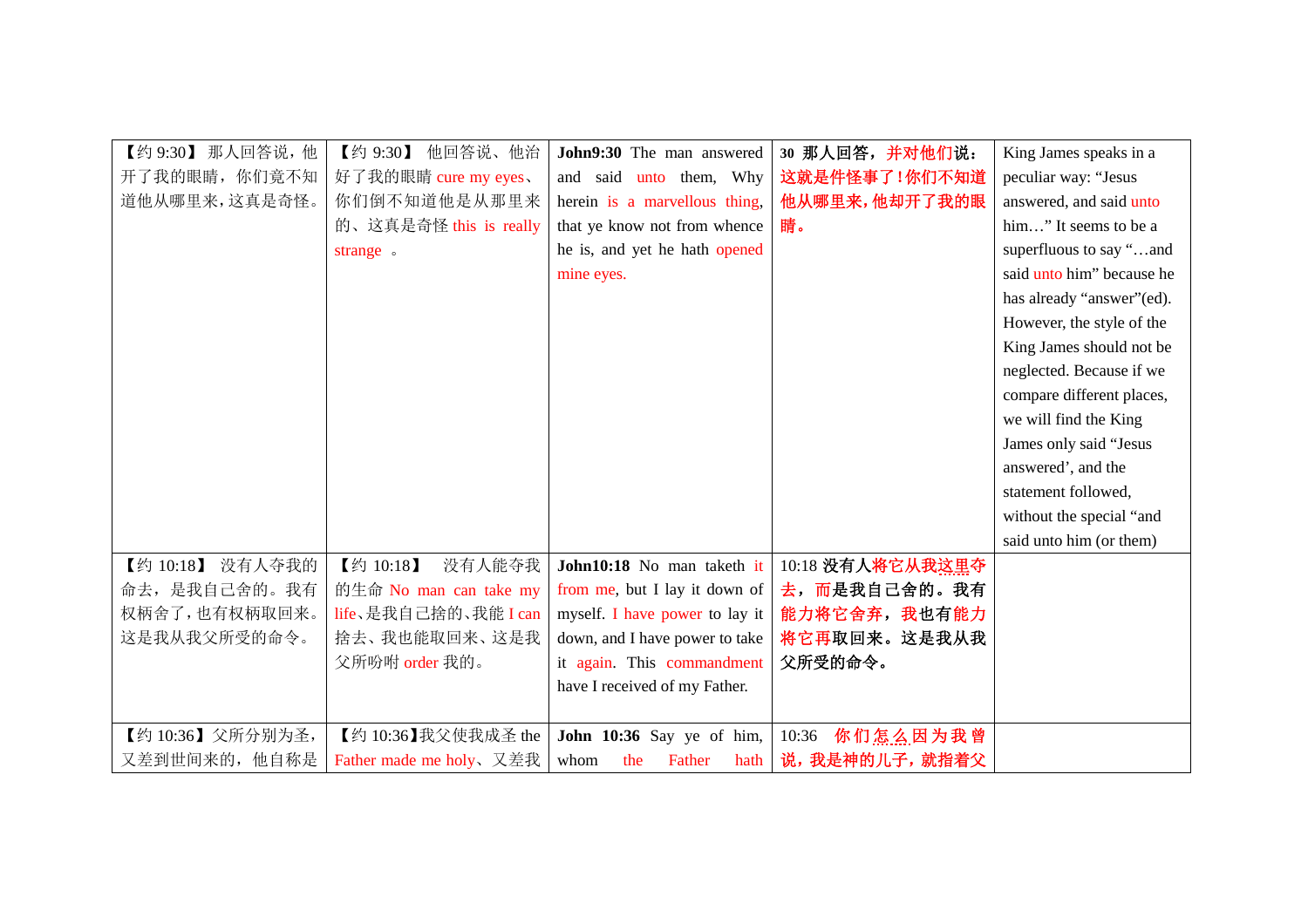| 神的儿子, 你们还向他说,                | 到世间来、自称为神的子、          | sanctified, and sent into the                       | 所分别为圣、又差到世界来的                       |                            |
|------------------------------|-----------------------|-----------------------------------------------------|-------------------------------------|----------------------------|
| 你说僭妄的话吗?                     | 你们就说是僭妄 you say is    | world,<br>Thou<br>blasphemest;                      | 那位说,你说了亵渎的话呢?                       |                            |
|                              | usurping word 的话么。    | because I said, I am the Son of                     |                                     |                            |
|                              |                       | God?                                                |                                     |                            |
|                              |                       |                                                     |                                     |                            |
| 【约11:11】耶稣说了这话,              | 【约 11:11】 耶稣说完了这话     | John 11:11 These things said                        | 11:11 他说了这些话, 随后对                   | "but, out of sleep" were   |
| 随后对他们说,我们的朋友                 | this word、又说、我们的朋友    | he: and after that he saith unto                    | 他们说: 我们的朋友拉撒路                       | not translated             |
| 拉撒路睡了, 我去叫醒他。                | 拉撒路睡了、我去叫醒了他。         | them, Our friend Lazarus                            | 睡了; 但我去, 是要将他从                      |                            |
|                              |                       | sleepeth; but I go, that I may                      | 睡眠中叫醒过来。                            |                            |
|                              |                       | awake him out of sleep.                             |                                     |                            |
|                              |                       |                                                     |                                     |                            |
| 那些来看马利<br>【约 11:45】          | 【约 11:45】那些到马利亚这      | John 11:45 Then many of the                         | 45 那时, 许多来到马利亚那                     | "Then, and"<br>were<br>not |
| 亚的犹太人, 见了耶稣所作                | 里来的犹太人、看见耶稣所作         | Jews which came to Mary, and                        | 里,又见了耶稣所做之事的犹                       | translated                 |
| 的事, 就多有信他的。                  | 的事、就有许多信他的。           | had seen the things which                           | 太人, 信了他;                            |                            |
|                              |                       | Jesus did, believed on him.                         |                                     |                            |
|                              |                       |                                                     |                                     |                            |
| 【约 12:8】因为常有穷人和              | 【约 12:8】你们常有 often 穷  | John 12:8 For the poor always                       | 12:8 因你们总是有穷人与你                     |                            |
| 你们同在。只是你们不常有                 | 人和你们在一处 with you in a | ye have with you; but me ye                         | 们同在;而我,你们却不常有。                      |                            |
| 我。                           | palce、只是不能常有我。        | have not always.                                    |                                     |                            |
| 我也知道他的                       | 【约 12:50】 12:50 我也知道  |                                                     |                                     | "Therefore"                |
| 【约 12:50】                    | 他的吩咐、就是永生 eteral      | <b>John12:50</b> And I know that his<br>commandment | 我也知道他的命令就<br>12:50<br>是永远的生命。因此,无论我 | was<br>not                 |
| 命令就是永生。故此我所讲<br>的话,正是照着父对我所说 | life、所以我说的话、就是照       | is<br>life                                          |                                     | translated                 |
|                              | 天父告诉我的话说的。            | everlasting: whatsoever I speak                     | 说什么,都是照着父所告诉                        |                            |
| 的。                           |                       | therefore, even as the Father                       | 我的而说的。                              |                            |
|                              |                       | said unto me, so I speak.                           |                                     |                            |
| 吃晚饭的时候,<br>【约 13:2】          | 【约 13:2】13:2 吃晚饭的时    | John 13:2 And supper being                          | 13:2 晚餐结束了, 魔鬼此时                    |                            |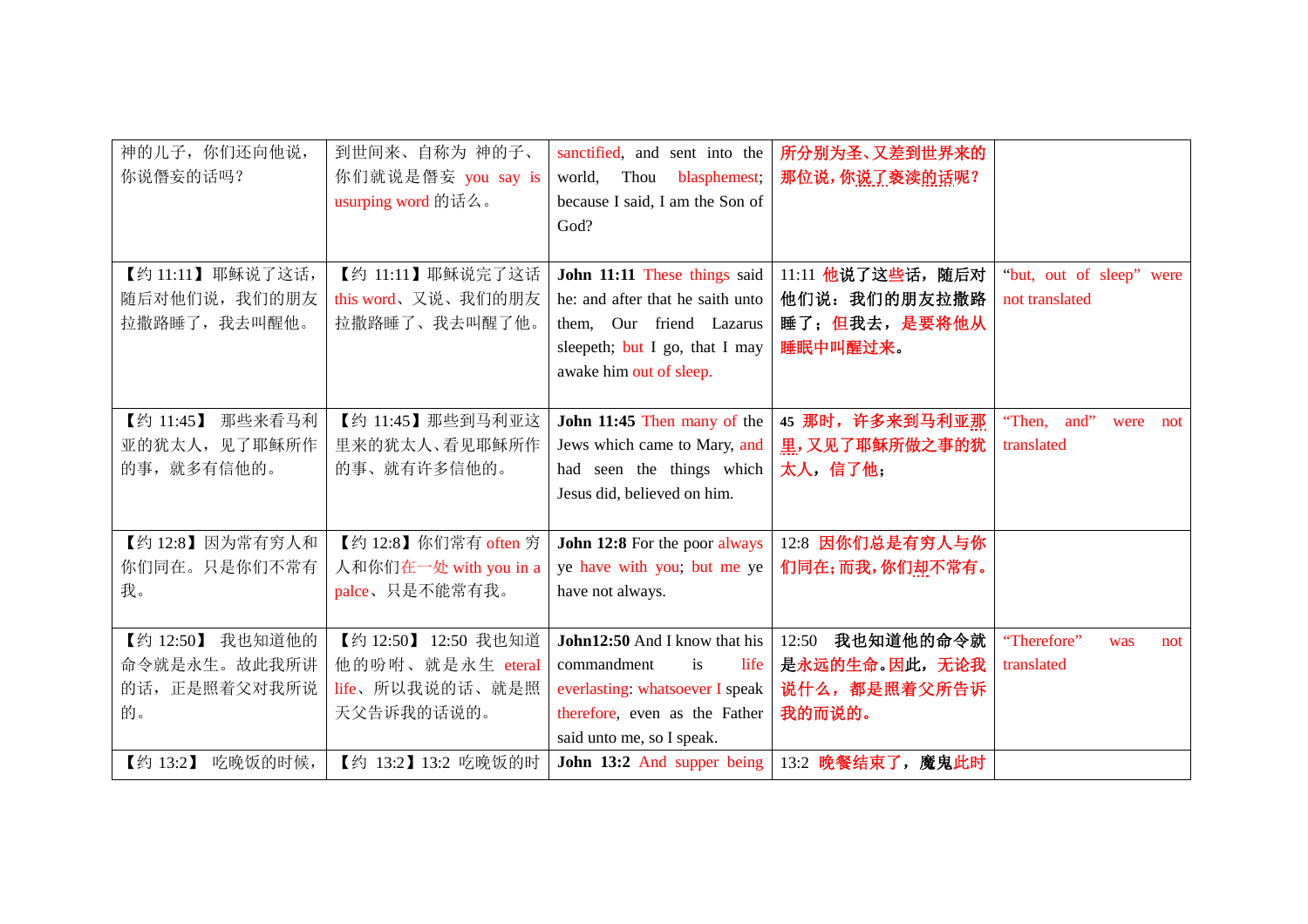| (魔鬼已将卖耶稣的意思,        | 候 when having supper、魔鬼                    | ended, the devil having now      | 已将出卖他的念头放在西门       |                            |
|---------------------|--------------------------------------------|----------------------------------|--------------------|----------------------------|
| 放在西门的儿子加略人犹大        | 已经将卖耶稣 to sell Jesus 的                     | put into the heart of Judas      | 的儿子加略人犹大心里。        |                            |
| 心里)。                | 意思、放在西门的儿子以色加                              | Iscariot, Simon's son, to betray |                    |                            |
|                     | 畧犹大的心里。                                    | him;                             |                    |                            |
| 【约 13:35】<br>你们若有彼此 | 你们若彼此相<br>【约 13:35】                        | John13:35 By this shall all      | 35 你们若有对彼此的爱,所     | "love" was translated as a |
| 相爱的心, 众人因此就认出       | 爱、if you love each other 衆人                | men know that ye are my          | 有的人藉此都会知道你们是       | verb                       |
| 你们是我的门徒了。           | 就因此可以知道你们是我的                               | disciples, if ye have love one   | 我的门徒。              |                            |
|                     | 门徒。                                        | to another.                      |                    |                            |
|                     |                                            |                                  |                    |                            |
|                     |                                            |                                  |                    |                            |
| 在我父的家里,<br>【约 14:2】 | 【约14:2】在我父的家里、有                            | John14:2 In my Father's house    | 14:2 在我父的家里有许多豪    |                            |
| 有许多住处。若是没有, 我       | 许多的住处 dwelling places、                     | are many mansions: if it were    | 宅;若非如此,我就早已告       |                            |
| 就早已告诉你们了。我去原        | 若没有 if there are not、我早已                   | not so, I would have told you. I | 诉你们了。我去是为了给你       |                            |
| 是为你们预备地方去。          | 告诉你们、我去、是为你们豫                              | go to prepare a place for you.   | 们预备一个地方。           |                            |
|                     | 备地方 prepare place 去。                       |                                  |                    |                            |
|                     |                                            |                                  |                    |                            |
| 你们听见我对<br>【约 14:28】 | 【约 14:28】你们听见我说、                           | John14:28 Ye have heard how      | 28 你们听过我对你们说,我     |                            |
| 你们说了,我去还要到你们        | 我要去了、必再到你们这里                               | I said unto you, I go away, and  | 要去,又再回到你们这里来。      |                            |
| 这里来。你们若爱我,因我        | 来、你们若是爱我、就必喜乐                              | come again unto you. If ye       | 你们若爱我, 就会欢喜, 因     |                            |
| 到父那里去, 就必喜乐, 因      | glad、因为我说我要归到                              | loved me, ye would rejoice,      | 为我说,我到父那里去,因       |                            |
| 为父是比我大的。            | return 我父那里去、我父是比                          | because I said, I go unto the    | 我父比我大。             |                            |
|                     | 我大的。                                       | Father: for my Father is greater |                    |                            |
|                     |                                            | than I.                          |                    |                            |
| 【约15:3】现在你们因我讲      | 【约 15:3】<br>现在你们因为我                        | John15:3 Now ye are clean        | 现在,通过我对你们<br>15:33 |                            |
| 给你们的道, 已经干净了。       | 传给你们的道 because the                         | through the word which I have    | 所讲的话, 你们就干净了。      |                            |
|                     | word that I preached to you, $\frac{3}{4}$ | spoken unto you.                 |                    |                            |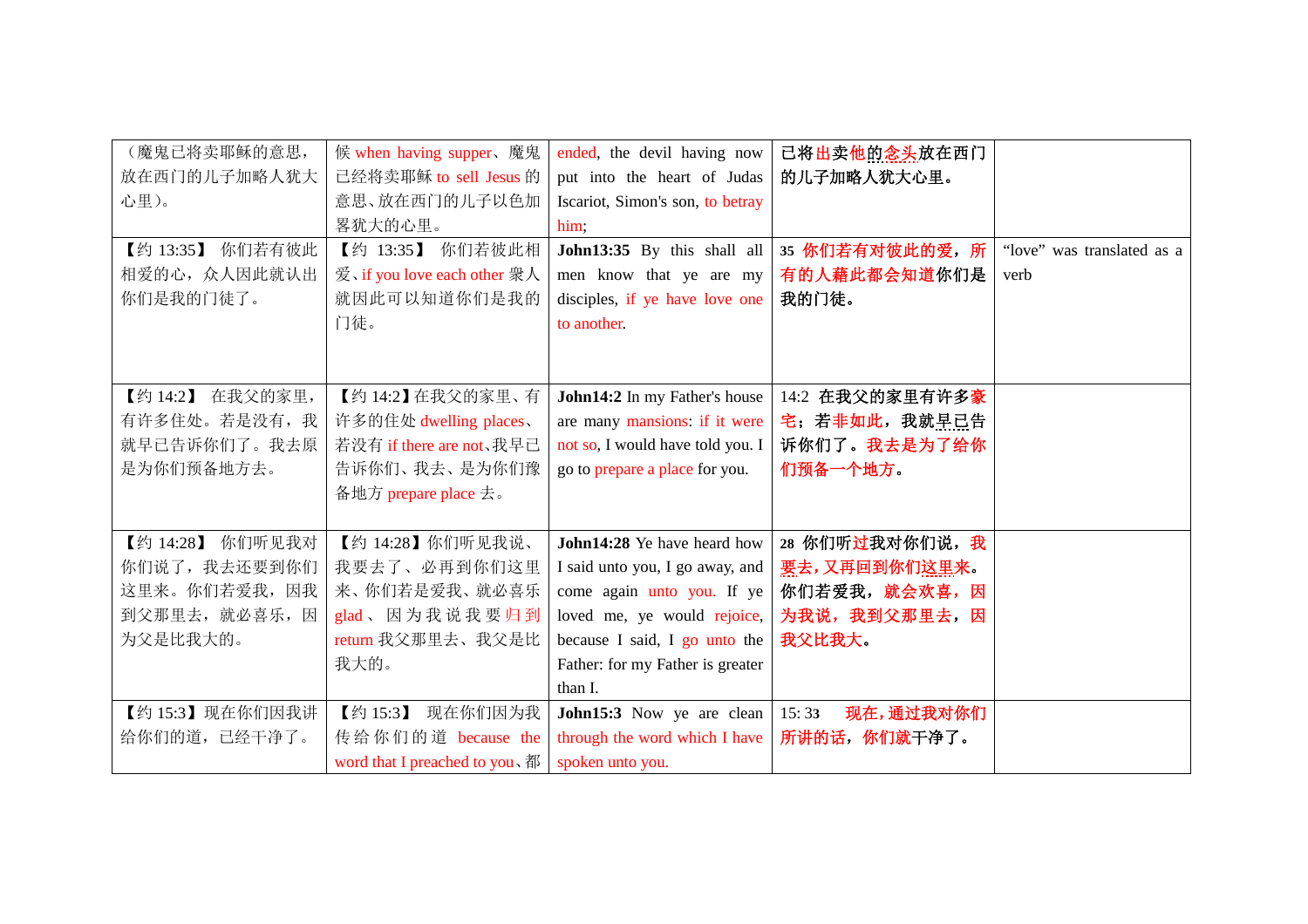|                     | 乾淨了。                          |                                 |                  |                       |
|---------------------|-------------------------------|---------------------------------|------------------|-----------------------|
| 【约15:7】你们若常在我里      | 【约 15:7】 你们若常在 often          | John 15:7 If ye abide in me,    | 7 你们若住在我里面,我的    |                       |
| 面,我的话也常在你们里面,       | in me 我里面、我的道也常在              | and my words abide in you, ye   | 话也住在你们里面, 你们就    |                       |
| 凡你们所愿意的, 祈求就给       | 你们心里 in your heart、凡你         | shall ask what ye will, and it  | 会随着你们的意愿祈求,也就    |                       |
| 你们成就。               | 们所愿的、祈求就必给你们                  | shall be done unto you.         | 会给你们成就。          |                       |
|                     | 成全。Whatsoever you wish,       |                                 |                  |                       |
|                     | ask and you will be achieved. |                                 |                  |                       |
|                     |                               |                                 |                  |                       |
| 【约16:1】我已将这些事告      | 【约16:1】我告诉你们这话、               | John16:1 These things have I    | 16:1 我对你们说这些事,好  | TE added a note about |
| 诉你们, 使你们不至于跌倒。      | 免得你们厌弃我。厌弃我原文                 | spoken unto you, that ye        | 叫你们不至于被绊倒。       | "abandon"             |
|                     | 作为我跌倒。I told you these        | should not be offended.         |                  |                       |
|                     | words, lest you abandon me,   |                                 |                  |                       |
|                     | abandon in original text was  |                                 |                  |                       |
|                     | fell down                     |                                 |                  |                       |
| 【约 16:22】 你们现在也是    | 【约 16:22】现在你们忧愁               | John16:22<br>And ye<br>now      | 22 所以, 你们现在有悲伤,  |                       |
| 忧愁。但我要再见你们,你        | sadden、等到我再见你们 wait           | therefore have sorrow: but I    | 但我会再见你们, 你们的心    |                       |
| 们的心就喜乐了。这喜乐,        | till I see you again、你们心里     | will see you again, and your    | 就会欢喜,并且没有人能从你    |                       |
| 也没有人能夺去。            | 就喜乐 gladden 了、并且你们            | heart shall rejoice, and your   | 们那里夺去你们的喜乐。      |                       |
|                     | 的喜乐、没有人能夺去。                   | joy no man taketh from you.     |                  |                       |
| 【约17:5】父阿, 现在求你     | 【约 17:5】 如今求父使我同              | John17:5 And now, O Father,     | 17:5 父啊, 现在求你以未有 |                       |
| 使我同你享荣耀, 就是未有       | 你享荣耀、就是创造天地以先                 | glorify thou me with thine own  | 世界之前我同你所拥有的荣     |                       |
| 世界以先, 我同你所有的荣       | before creating heaven and    | self with the glory which I had | 耀来荣耀我和你自己。       |                       |
| 耀。                  | earth、我同你所有的荣耀。               | with thee before the world was. |                  |                       |
|                     |                               |                                 |                  |                       |
| 【约 17:13】<br>现在我往你那 | 【约 17:13】<br>现在我要归到           | John17:13 And now come I to     | 13 现在我往你那里去,我在   |                       |
| 里去。我还在世上说这话,        | return 你那里去、我还在世的             | thee; and these things I speak  | 世界上说这些话,好叫他们     |                       |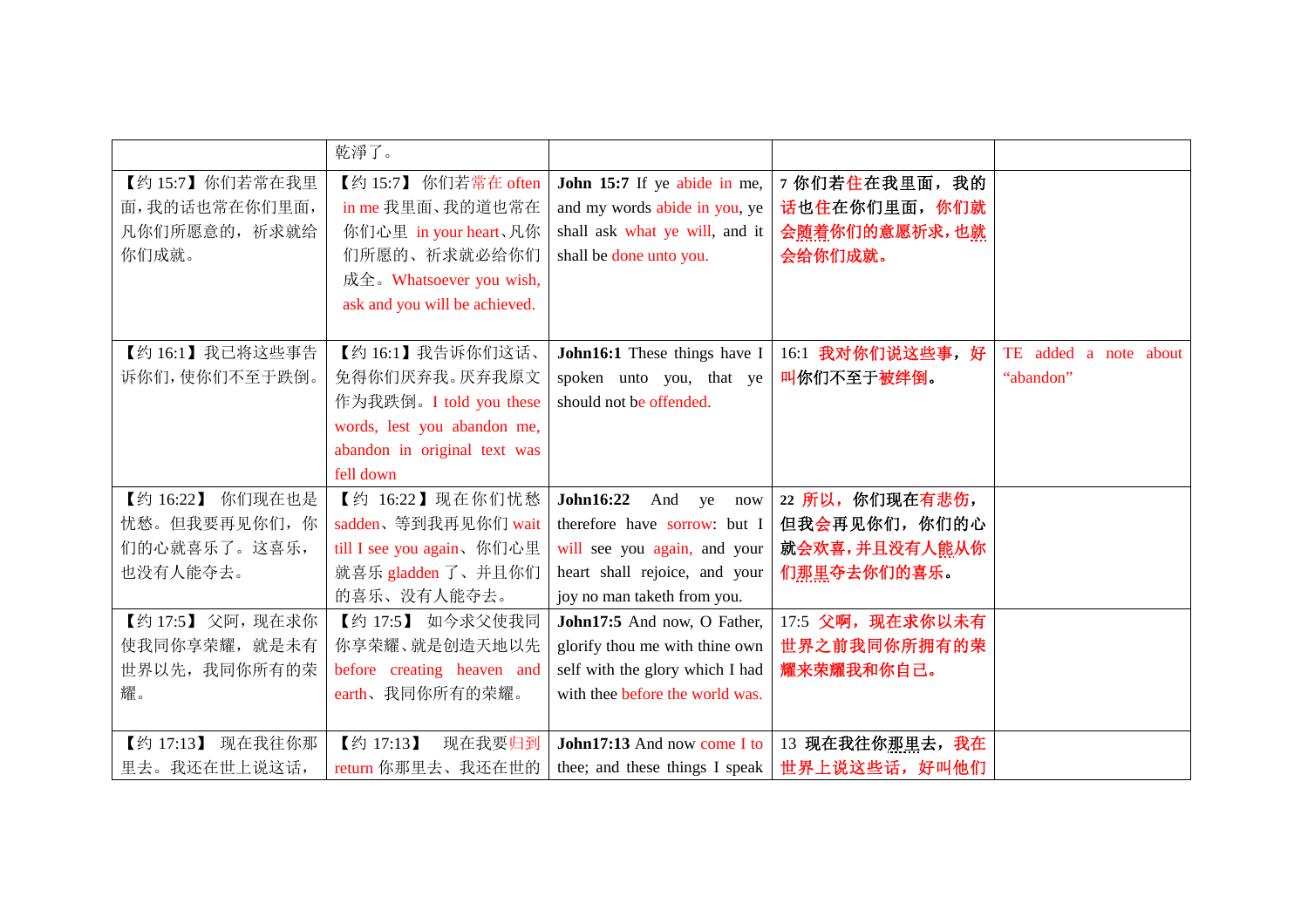| 是叫他们心里充满我的喜      | 时侯、先说这话、使他们心里       | in the world, that they might     | 里面充满我的喜乐。                                      |                            |
|------------------|---------------------|-----------------------------------|------------------------------------------------|----------------------------|
| 乐。               | 大得我的喜乐。             | have my joy fulfilled in          |                                                |                            |
|                  |                     | themselves.                       |                                                |                            |
| 【约18:22】耶稣说了这话,  | 【约 18:22】耶稣说了这话、    | John18:22 And when he had         | 18:22 当他说了这话,站在旁                               | "And when"<br>was<br>not   |
| 旁边站着的一个差役,用手     | 旁边站着的一个差役 one       | thus spoken, one of the officers  | 边的差役之一用手掌打耶稣                                   | translated                 |
| 掌打他说, 你这样回答大祭    | officer、用手掌打耶稣的脸    | which stood by struck Jesus       | , 说: 你这样回答大祭司吗                                 |                            |
| 司吗?              | 说、你这样回答大祭司么。        | with the palm of his hand,        | $\mathbf{r}$                                   |                            |
|                  |                     | saying, Answerest thou the        |                                                |                            |
|                  |                     | high priest so?                   |                                                |                            |
| 【约 18:32】 这要应验耶稣 | 【约 18:32】 这就应验 come |                                   | John18:32 That the saying of   32 这是要成就耶稣的话; 他 | "signifying"<br>was<br>not |
| 所说,自己将要怎样死的话     | true 耶稣所说自己将要怎么     | Jesus might be fulfilled, which   | 说这话,是要表明他会怎样                                   | translated                 |
| 了。               | 死的话了。               | he spake, signifying what         | 死。                                             |                            |
|                  |                     | death he should die.              |                                                |                            |
| 【约 19:13】 彼拉多听见这 | 【约19:13】彼拉多听见这话、    | John19:13<br>When<br>Pilate       | 19:13 因此, 当彼拉多听见这                              |                            |
| 话, 就带耶稣出来, 到了一   | 就带耶稣出去、到了一个地        | therefore heard that saying, he   | 话,他就带耶稣出来,在一个                                  |                            |
| 个地方, 名叫铺华石处, 希   | 方、称为铺华石处、希伯来的       | brought Jesus forth, and sat      | 名叫铺华石处的地方(但在希                                  |                            |
| 伯来话叫厄巴大, 就在那里    | 话、叫作厄巴大、在那里坐堂       | down in the judgment seat in a    | 伯来话中叫各巴大), 坐在审                                 |                            |
| 坐堂。              | sit in a court.     | place that is called the          | 判台上。                                           |                            |
|                  |                     | Pavement, but in the Hebrew,      |                                                |                            |
|                  |                     | Gabbatha.                         |                                                |                            |
| 【约 19:32】 于是兵丁来, | 【约19:32】 于是兵丁来到、    | John19:32 Then came the           | 32 于是兵丁来, 打断了头一                                |                            |
| 把头一个人的腿,并与耶稣     | 把和耶稣同钉的两个人、一个       | soldiers, and brake the legs of   | 个人的双腿和与他同钉十字                                   |                            |
| 同钉第二个人的腿,都打断     | 一个的打折了腿骨 brake the  | the first, and of the other which | 架的另一个人的双腿                                      |                            |
| 了。               | legs one by one.    | was crucified with him.           |                                                |                            |
|                  |                     |                                   |                                                |                            |
|                  |                     |                                   |                                                |                            |